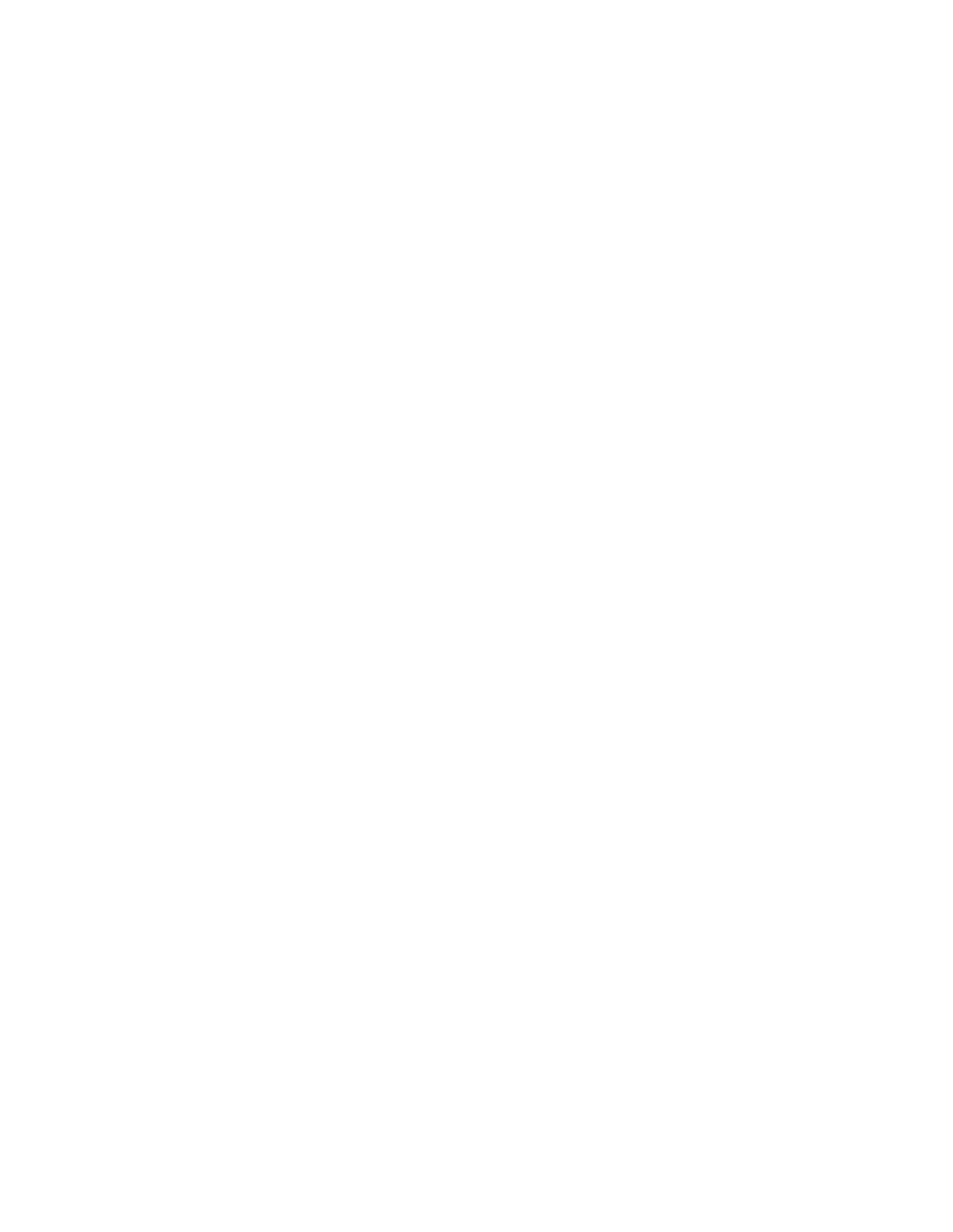# FIRST 5 SAN DIEGO STRATEGIC PLAN **2015-2020**

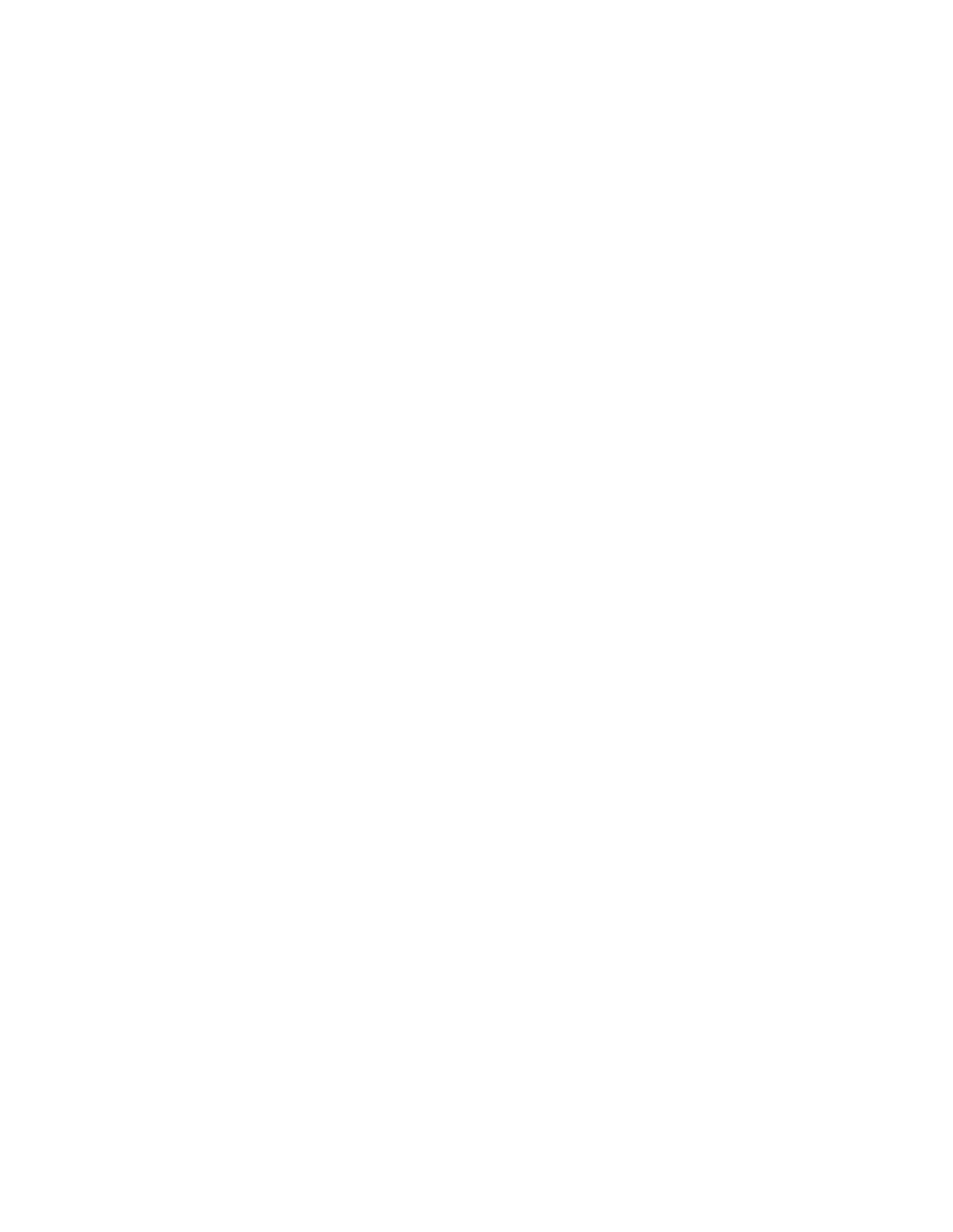#### **LETTER FROM THE EXECUTIVE DIRECTOR**

Community Members and Stakeholders:

First 5 San Diego presents the 2015-2020 Strategic Plan which builds on our success over the past four years in making an important difference in the lives of young children and their families in San Diego County.

Through our partnerships with parents, service providers, and the community at-large, we continue to make strategic investments, particularly for families with the greatest challenges. We have also seen great advances in changing the systems of care that create more lasting and meaningful impacts, and instituting more prevention-focused efforts that support stable and strong families. Specifically, we are proud of our leadership in:

- Creating high quality early learning environments in the San Diego region;
- Establishing and implementing screening standards in health, developmental, behavioral and dental programs;
- Increasing the number of children identified with special needs prior to kindergarten entry; and
- Building regional awareness and investment in early childhood mental health.

Now we must build upon these successes in the face of sharply declining revenues and more difficult investment choices in the next five years. The 2015-2020 Strategic Plan focuses on multiobjective investments and initiatives that deliver services and fill gaps in areas of greatest need, implements systems change that improves service delivery, and leverages partners' investments to strengthen the collective impact and enhance sustainability. This approach offers the best opportunity to maximize our diminishing resources while improving the lives of young children and their families for generations.

On behalf of First 5 San Diego, I thank everyone who is a partner in making meaningful and lasting change for our youngest children through strategic, outcomes-focused, and fiscallyresponsible actions.

#### KIMBERLY MEDEIROS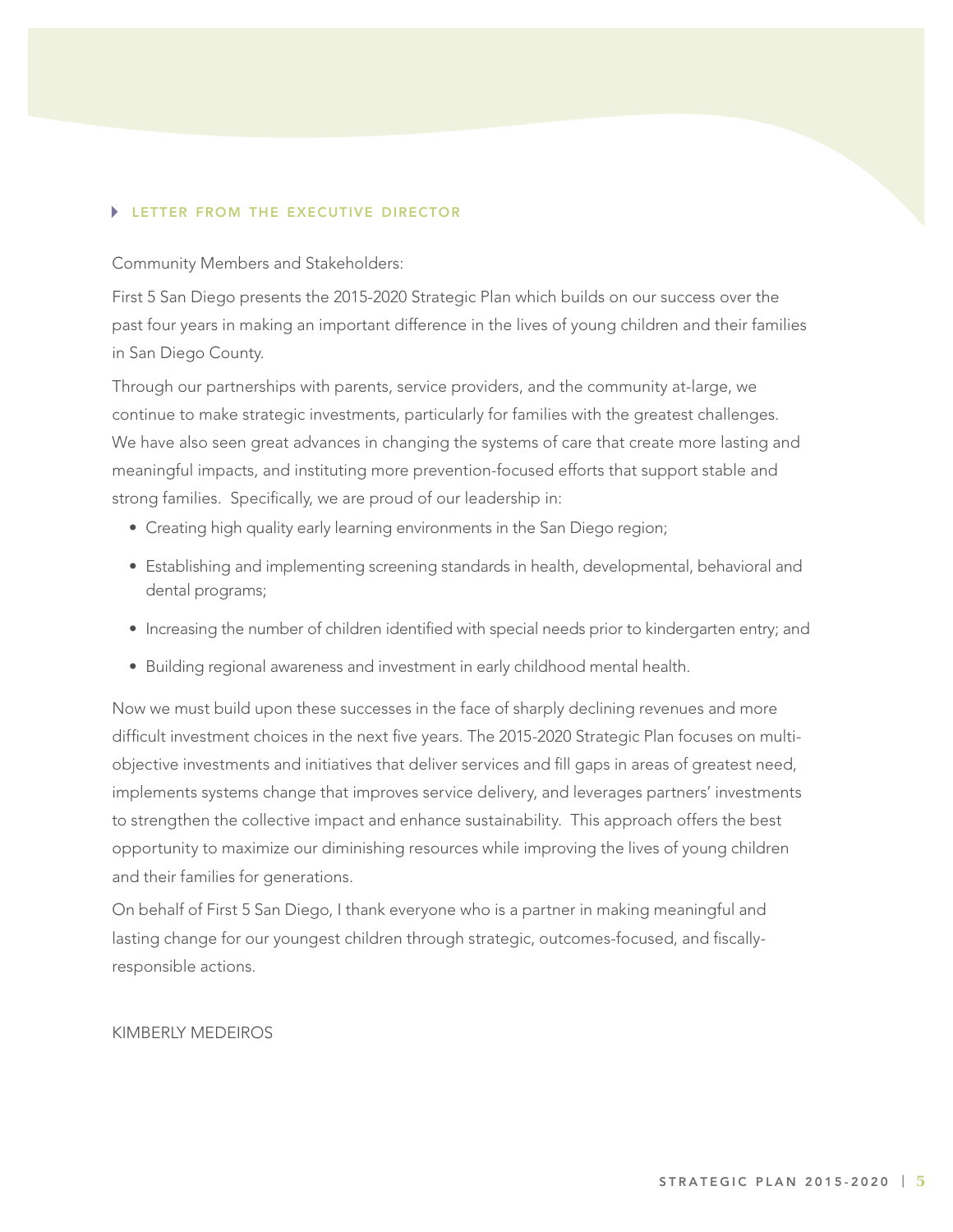#### **ACKNOWLEDGEMENTS**

#### **First 5 Commission of San Diego**

Supervisor Greg Cox, Chair Carol Skiljan, Vice Chair Sandra McBrayer, Secretary Nick Macchione, MS, MPH, FACHE Wilma J. Wooten, MD, MPH

#### **Technical and Professional Advisory Committee**

Carol Skiljan, Chair and Commission Representative Karma H. Bass, MPH, FACHE Fred Becker Nedra Bickel Elizabeth Donahue-Marucheau Jo Ann Leone Maureen Muir Lindsey Wade Philip Ziring, MD

#### **The Project Team**

*First 5 San Diego:* Kimberly Medeiros, Executive Director Gloria Corral-Terrazas, Assistant Executive Director Naomi Chavez, Community Engagement Manager Martin Cherry, Operations Manager Lynn Eldred, Evaluation Manager Amy Menolez, Health Projects Manager Harold Randolph, Data and Evaluation Coordinator Steven Smith, Early Childhood Education Projects Manager Grace Young, Contracting Manager

#### **The Consultant Team:**

Carolyn Verheyen, MIG, Inc. Andy Pendoley, MIG, Inc. Nicole Bracy, Harder+Company Community Research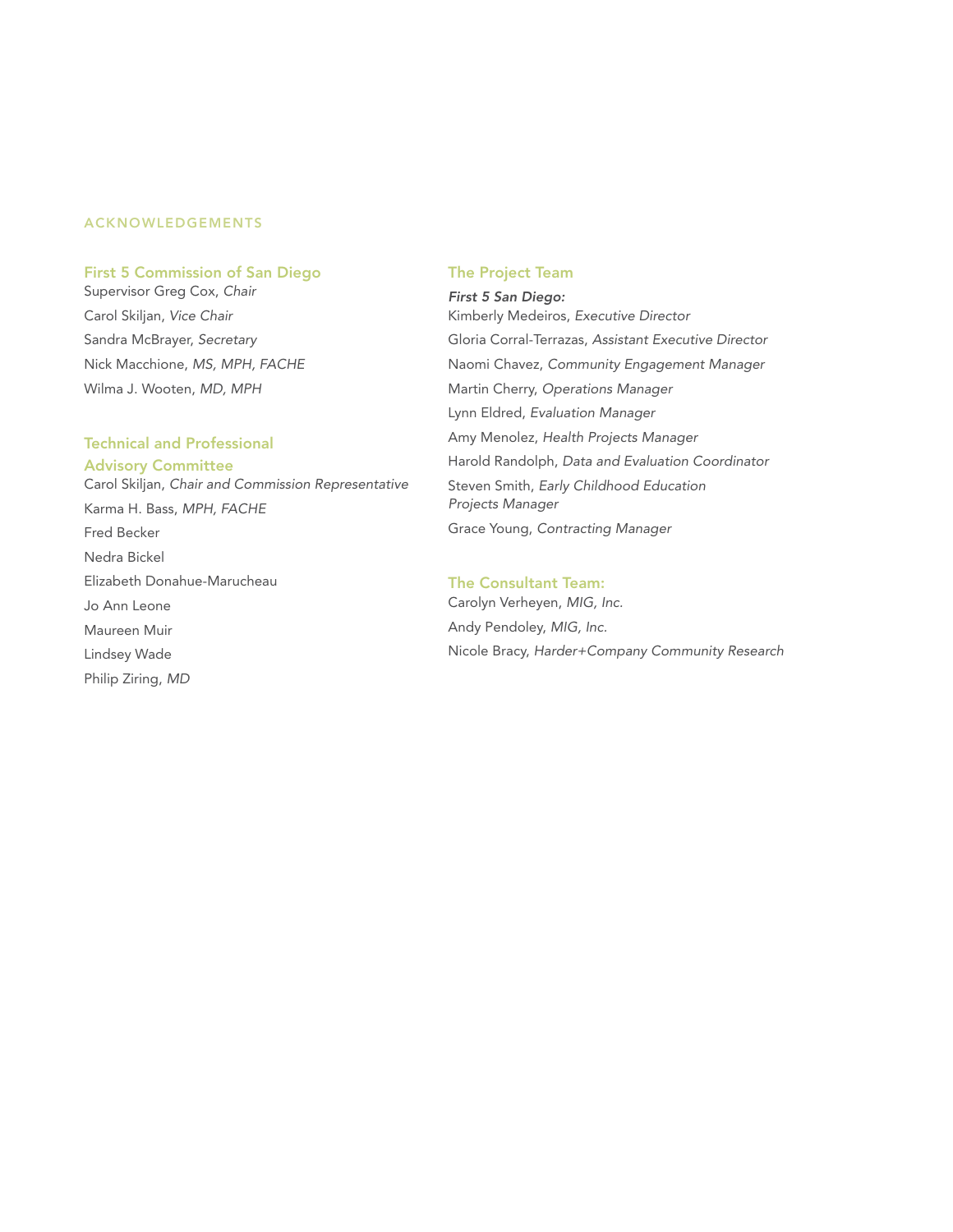### Table of Contents

| <b>1. SETTING THE CONTEXT</b>              | 8  |
|--------------------------------------------|----|
| Introduction                               | 8  |
| A Snapshot of San Diego County             | 10 |
| The First 5 San Diego Strategic Plan       | 11 |
| 2. FRAMING THE FUTURE                      | 12 |
| The Strategic Plan Framework               | 13 |
| Values, Vision, Mission and Core Functions | 14 |
| Strategic Goals                            | 15 |
| Objectives                                 | 17 |
| Evaluation Logic Model                     | 19 |
| <b>3. FOCUSING FOR RESULTS</b>             | 20 |
| Strategies                                 | 21 |
| Strategic Plan Implementation              | 22 |
| <b>APPENDICES</b>                          | 24 |
| A. Evaluation Framework                    | 24 |
| B. Strategic Plan Development              | 27 |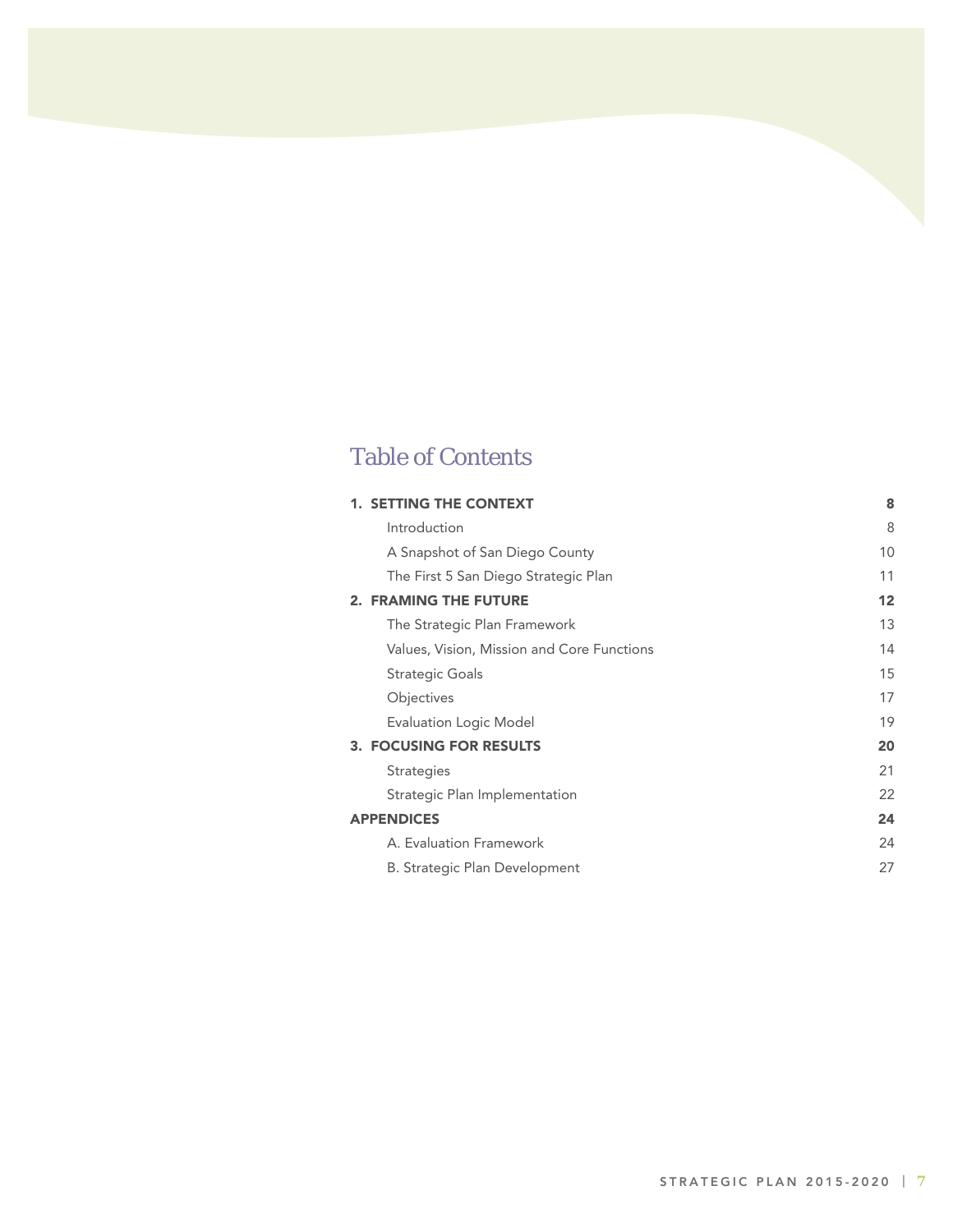# one: *setting the context*

# introduction

First 5 San Diego is the region's primary organization for promoting the health and well-being of children during their most critical years of development—from the prenatal stage through age 5. Our vision is that all children ages 0 through 5 are healthy, are loved and nurtured, and enter school as active learners.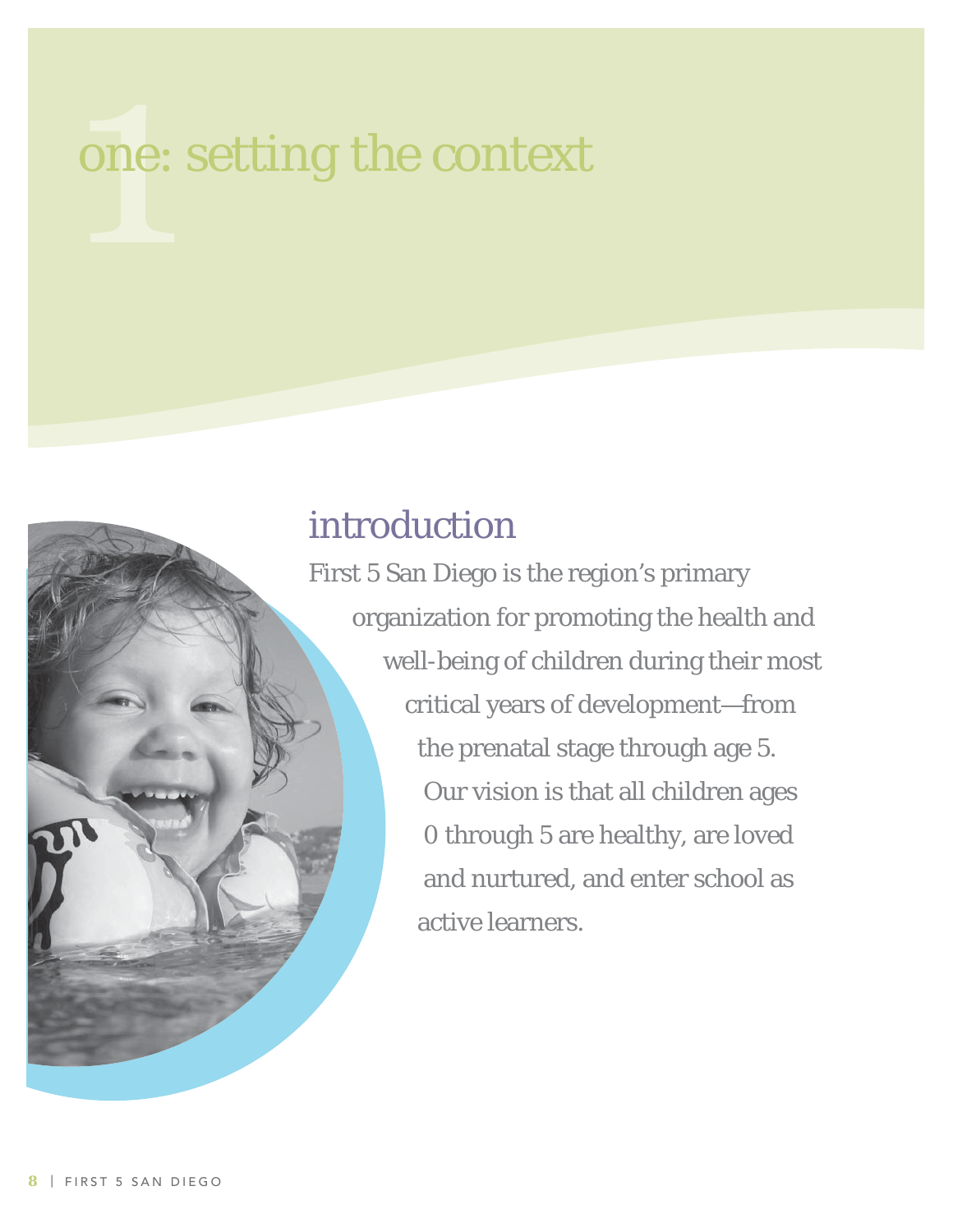#### one: *setting the context*

First 5 San Diego was formed as a result of a California ballot initiative passed by California voters in 1998. Proposition 10 increased the tax on tobacco products to fund early childhood development programs and services. As part of this initiative, state law requires that each county adopt an adequate and complete county-specific strategic plan for the support and improvement of early childhood development within the county.

As of June 2014, First 5 San Diego has invested over \$496 million in programs and services to support early childhood health and development. Over the life of the previous five-year strategic plan (2010-2015), First 5 San Diego achieved key successes including:

**• Significant gains in health insurance enrollment and retention among San Diego's youngest children.** Over 42,000

children ages 0 through 5 and 12,000 pregnant women enrolled in health insurance.

- **Increases in the number of children and pregnant women receiving oral health care.** Over 97,000 children and 16,000 pregnant women received screenings for oral health services, with the majority receiving treatment.
- **Increases in the number of developmental screenings and treatment.** Over 49,000 children received screenings for developmental delays, and more than 20,000 children with developmental concerns received treatment.
- **Improvements in early childhood education enrollment and quality.** Over 29,700 children enrolled in quality preschool. Nearly 90% of participating preschool classrooms achieved a top quality ranking.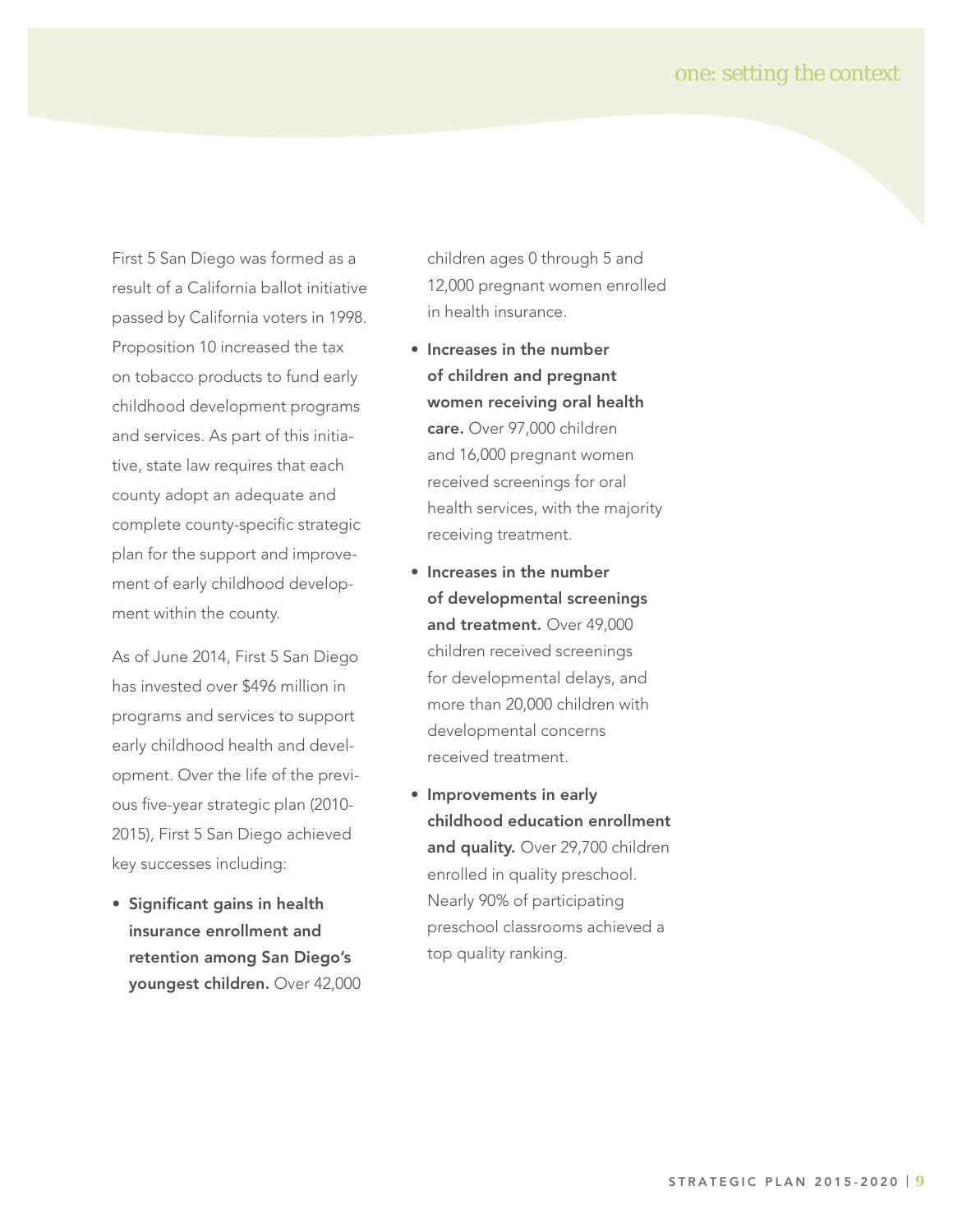- **Increases in positive parenting practices and knowledge among participants in parenting classes.** Over 90% of parents who received services learned how to advocate for their child, understand their child's needs, and help their child learn and develop (in FY 2012-13).
- **Increases in community capacity to sustain healthy social relationships and support to families and children.** In support of Live Well San Diego, the "Good Start" campaign achieved more than 57.6 million impressions and leveraged over 230% in matched media. Similarly, 81,895 families with children ages 0 through 5 engaged in First 5 San Diego-sponsored events and conferences with interactive and educational exhibits.

#### A Snapshot of San Diego County

San Diego County is one of the largest and most diverse regions in California, and its youngest children are a clear reflection of this diversity. The county includes 18 cities, 17 unincorporated communities, and is home to over 3 million people. By 2050, San Diego County will have an estimated population of over 4.5 million.

Approximately 255,000 of San Diego County residents are between the ages of 0 and 5, and this population is expected to grow in the years to come. Approximately 41 percent of the county's children between the ages of 0 and 5 are of Hispanic or Latino descent. While already a culturally and racially diverse region, the representation across cultural and racial groups will continue to grow as San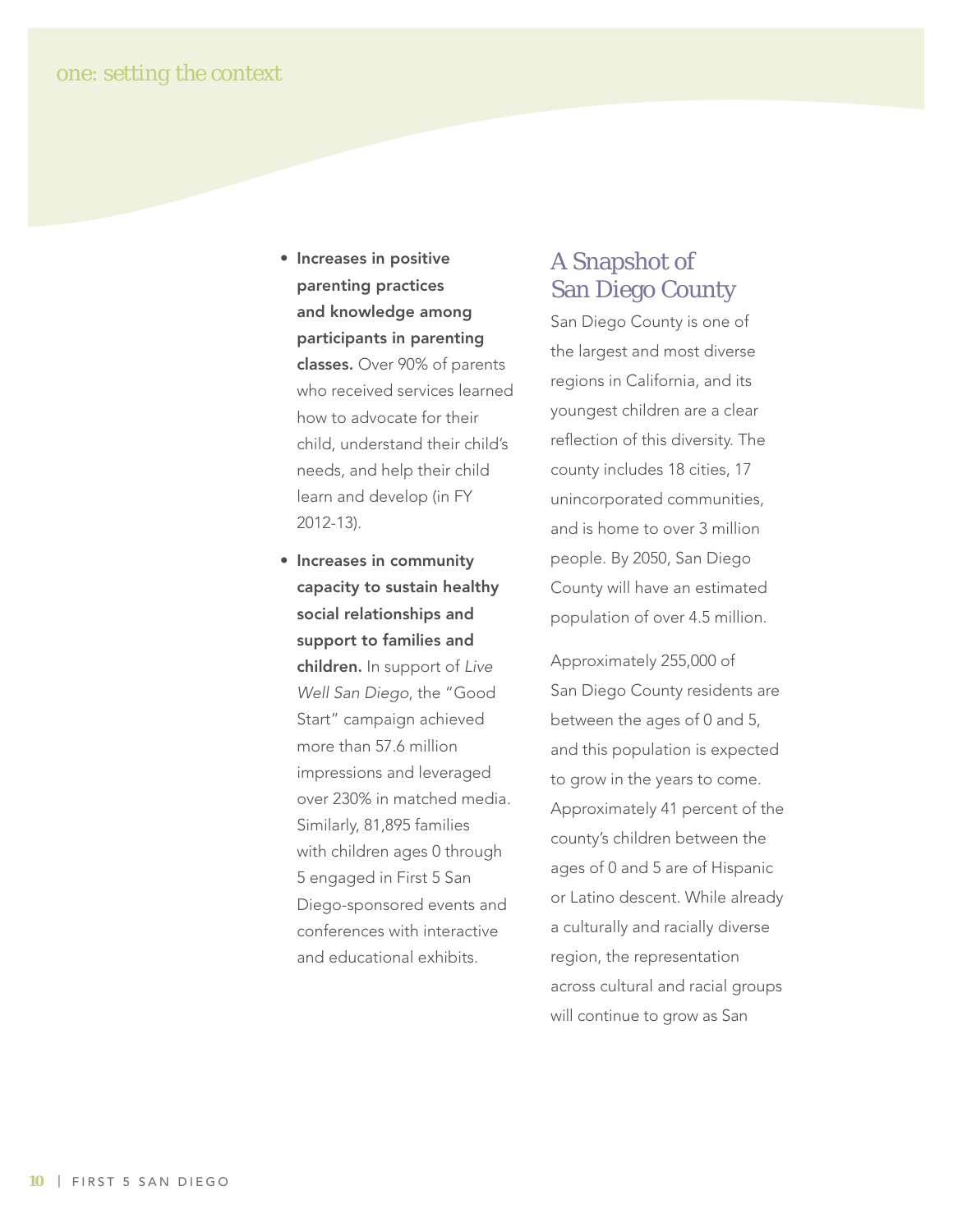one: *setting the context*

Diego County is home to a large immigrant and refugee population with children whose families come from all over the world.

First 5 San Diego builds upon the various resources that exist to serve children ages 0 through 5 and their families throughout the county, including community clinics and hospitals, state and federally funded early education programs, Public Health, Child Welfare Services, the San Diego Regional Center, the libraries and community-based organizations.

The priority needs of young children and families in San Diego County, the strengths and assets among existing resources, and the gaps in service delivery are addressed in the Key Findings: Needs Assessment Report, Appendix C, which is available upon request under separate cover.

#### The First 5 San Diego Strategic Plan

The First 5 San Diego Strategic Plan serves as a roadmap to focus our investments over the next five years toward achieving key results that best promote early childhood development in San Diego County. The plan guides funding decisions at a strategic level and establishes a framework to assist us in measuring progress towards meeting our goals and holding us accountable in the work that we do. The plan establishes the Evaluation Framework and aligns with the Financial Spending Plan, and together these documents specify a detailed strategy for how we will target our investments and the type of outcomes we seek to achieve.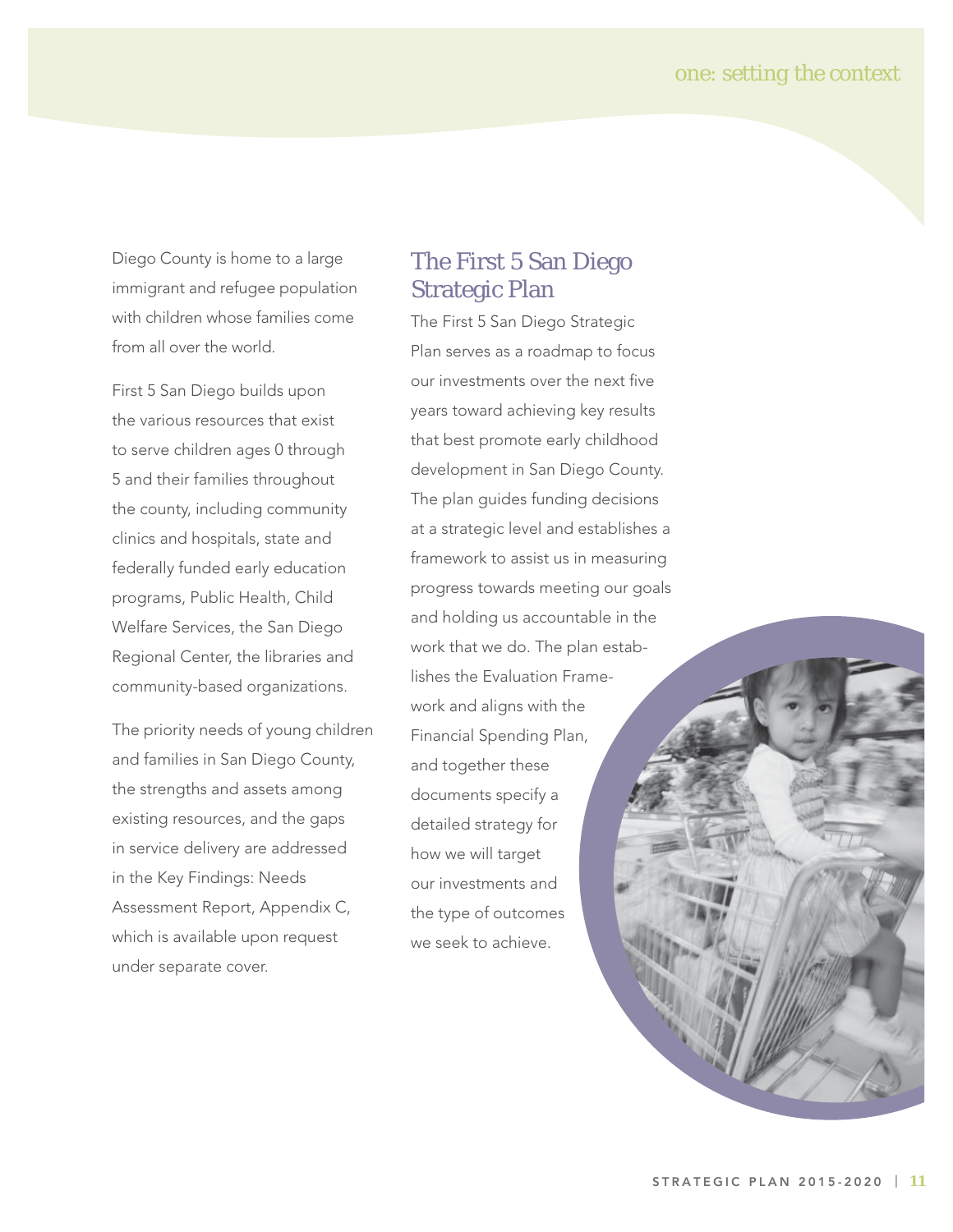The Strategic Plan framework on the following page provides an overview of the content and organization of the Strategic Plan. The First 5 San Diego values, vision, mission, and core functions serve as the foundation for the plan goals and objectives which, in turn, lay the groundwork for both the development and implementation of strategic initiatives, projects, programs and services.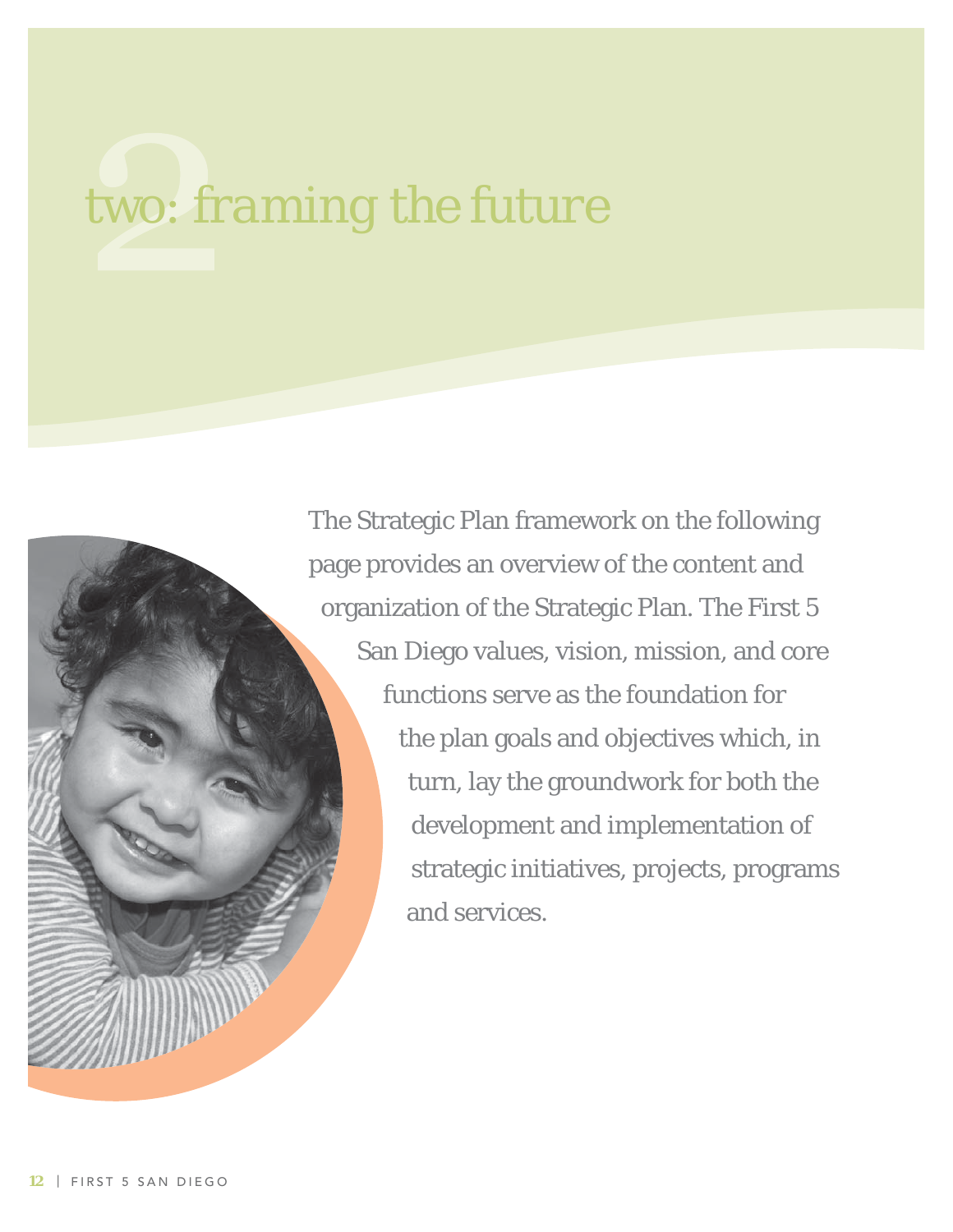

## **FIRST 5 SAN DIEGO 2015-2020**

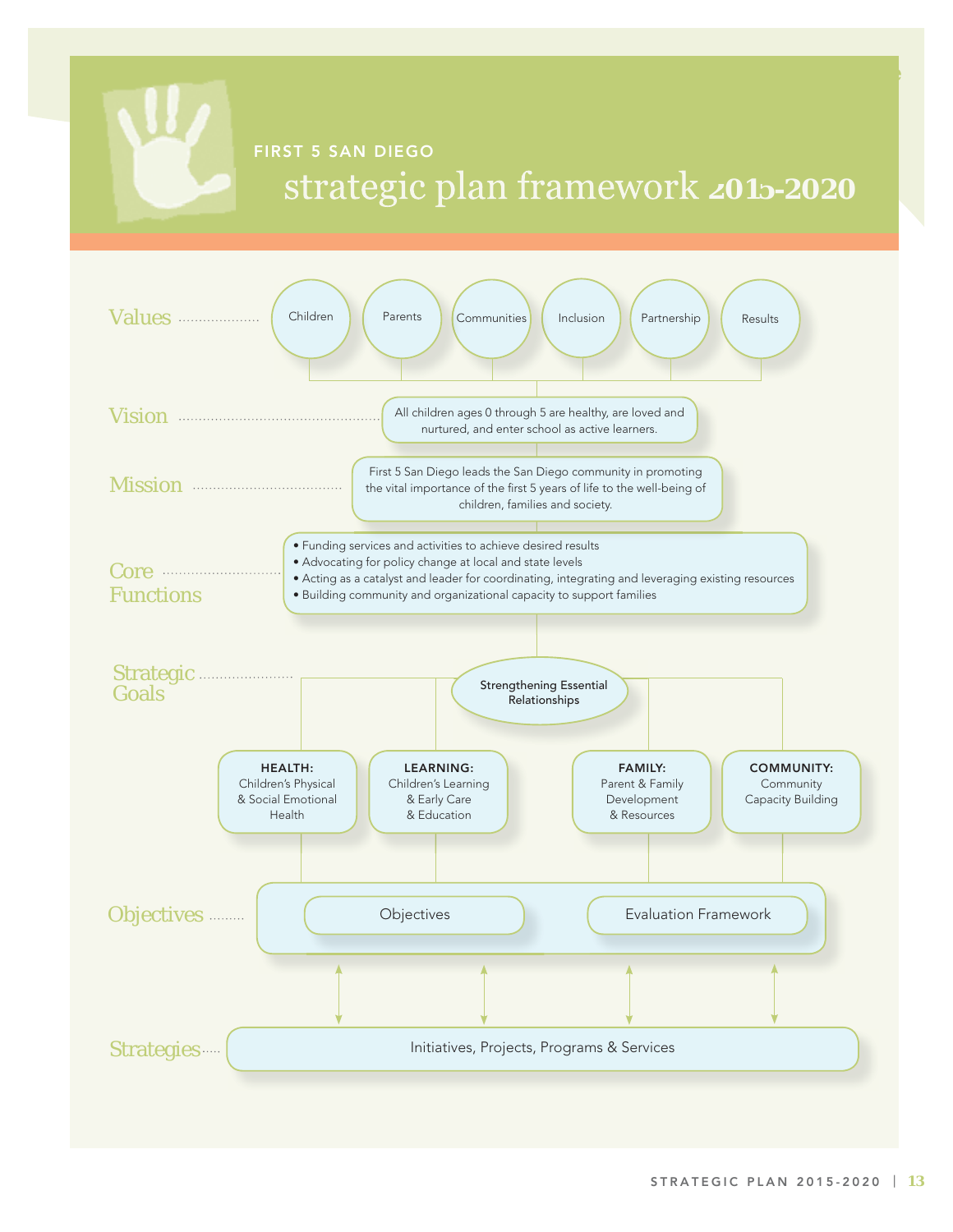#### Values, Vision, Mission and Core Functions

The values, vision, mission and core functions of First 5 San Diego are the foundational elements. Adopted in 2009 through in-depth stakeholder involvement, they serve as the starting point for action and investment at the regional and community levels. At the most basic level, these statements articulate how First 5 San Diego approaches the work and what it strives to accomplish through its efforts.

#### **Values**

In all that it does, First 5 San Diego holds to these values:

- **Children:** We honor and celebrate children and every child.
- **Parents:** We support the role of parents as the child's first and best teachers.
- **Communities:** We believe strong communities help create healthy children and families.
- **Inclusion:** We embrace and serve the diversity of San Diego's communities.
- **Partnership:** We collaborate to create a seamless system of care and support for children and families.
- **Results:** We are committed to achieving real and sustainable results, demonstrating accountability and attaining measurable outcomes.

#### **Vision**

The ultimate goal of First 5 San Diego's work is that **all children ages 0 through 5 are healthy, are loved and nurtured, and enter school as active learners.**

#### **Mission**

First 5 San Diego leads the San Diego community in promoting the vital importance of the first 5 years of life to the well-being of children, families and society.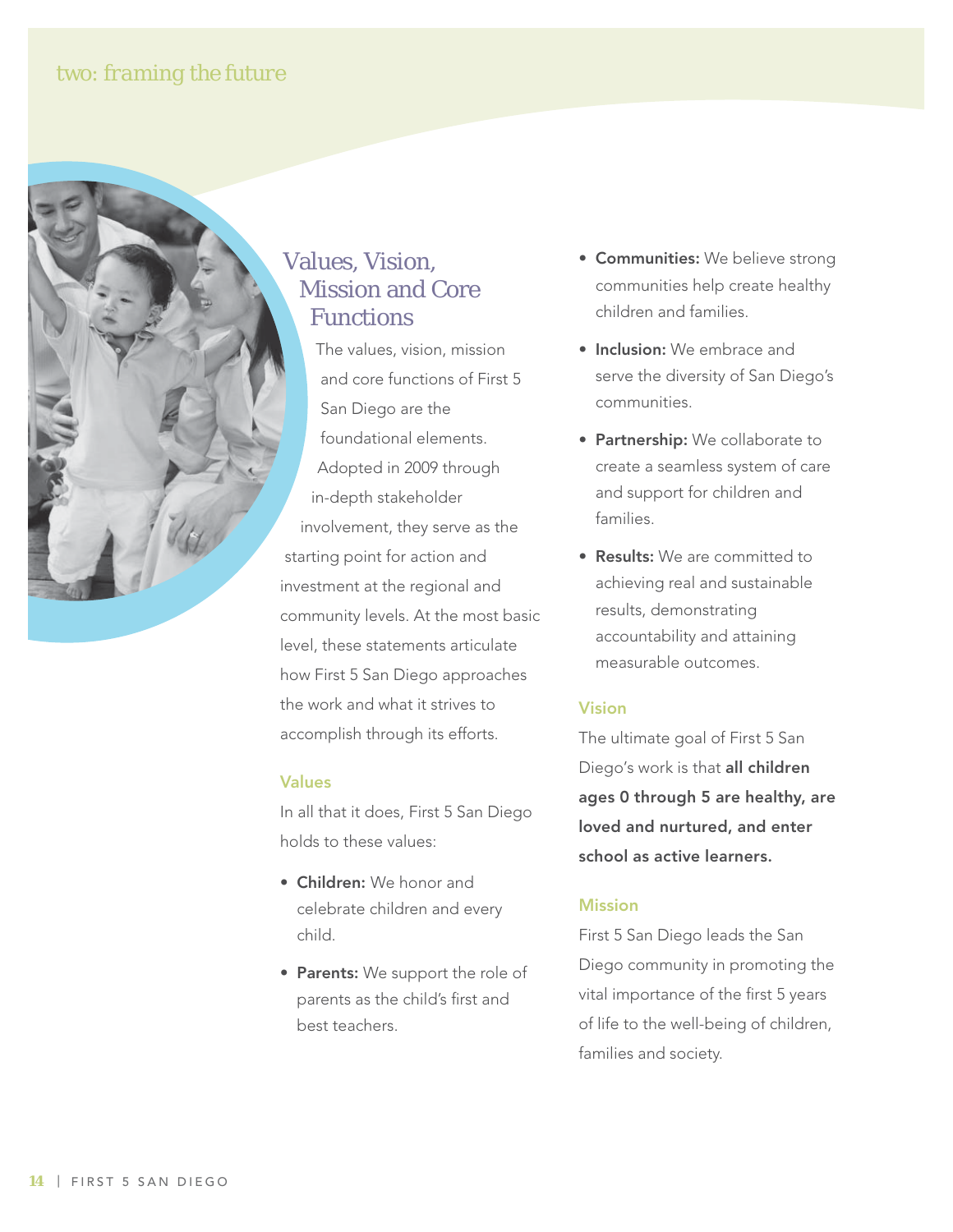#### **Core Functions**

First 5 San Diego conducts its mission through these core functions:

- **Funding services and activities to achieve** desired results
- **Advocating for policy change** at local and state levels
- **Acting as a catalyst and leader** for coordinating, integrating and leveraging existing resources
- **Building community and organizational capacity** to support families and integrate with Live Well San Diego – the County's 10-year plan to achieve the vision for healthy, safe and thriving communities

#### Strategic Goals

All First 5 San Diego decisions and investments are framed according to four strategic goal areas: Health, Learning, Family and Community. The goal areas are closely interrelated and are not intended to represent exclusive categories. They express our key priorities to

address the complexity and breadth of local needs.

First 5 San Diego has also adopted an overarching goal that emphasizes the profound influence of relationships on a child's healthy development and longterm outcomes in all life domains. These relationships shape all efforts to promote early childhood health and development.

#### **Overarching Goal**

**Strengthen the relationships essential for the healthy development of young children.**These relationships are embedded in health, learning, family and community settings or environments.

#### **Health**

**Promote each child's healthy physical, social and emotional development.** Early childhood health and development includes

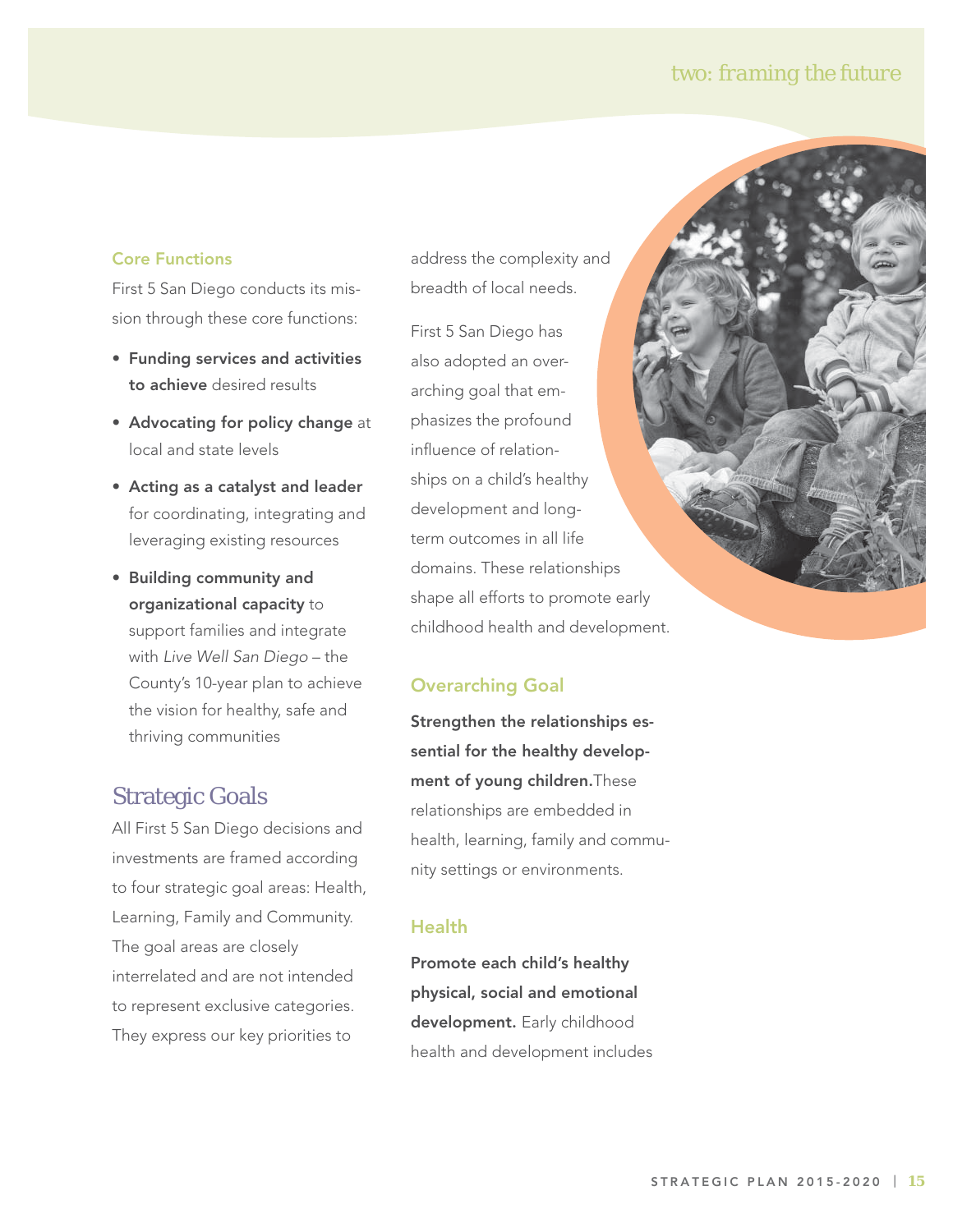the physical, behavioral and social emotional. The well-being of primary caregivers has a direct impact on a young child's health; as such, addressing maternal health and family stress issues is also an important part of improving the health of San Diego's youngest children.

#### **Learning**

**Support each child's development of communication, problem-solving, physical, social emotional and behavioral abilities, building on their natural readiness to learn.**

Quality early care and education plays an integral role in a child's cognitive development, and thus in preparing children to succeed in school and later in life. In addition, early learning is known to have a significant impact on a broad range of social and economic outcomes throughout the course of a person's life.

#### **Family**

**Strengthen each family's ability to provide nurturing, safe and stable environments.** Parents are a child's first and best teachers. Families shape the environment in which a child begins his or her life and thus they require the knowledge, tools and resources to nurture and support their children, particularly in their earliest years of development. In addition to meeting the child's basic needs, families play an important role in early learning. Predictors of a student's achievement in school include the extent to which families create a home environment in which learning is valued, communicate positive and balanced expectations for their children's achievement and become involved in their child's schools and formal education. Stable and nurturing family routines also provide a key foundation for social emotional stability.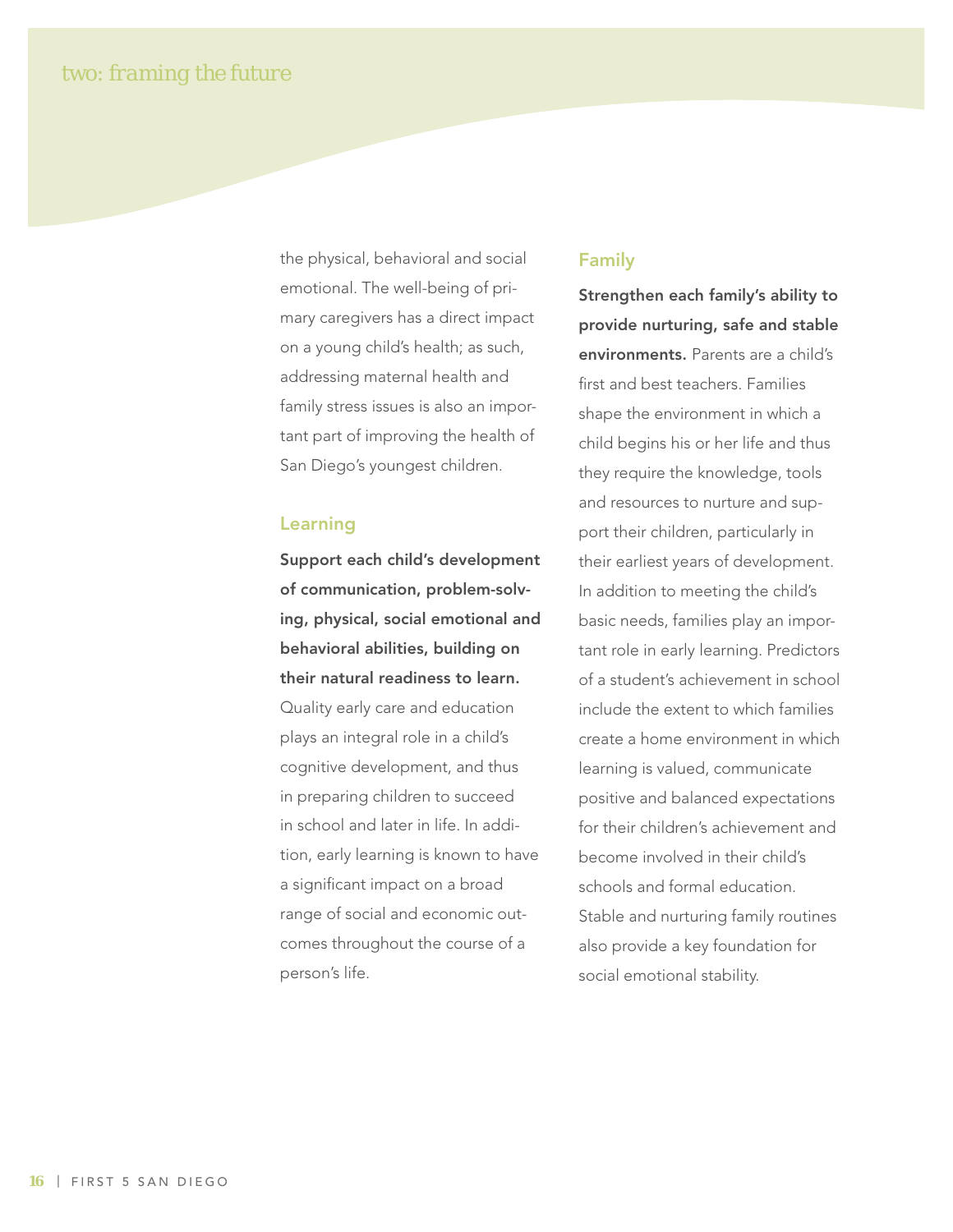#### **Community**

**Build each community's capacity to sustain healthy social relationships and support families and** 

**children.** Broad, systems-level change is vital to the long-term viability of programs and to organizations that promote and support early childhood development. Aligning existing systems will create a more efficient, customer-focused network where continuity of care and quality of service are the priority. Advocating for policy change and funding, and educating the public helps strengthen the community to better support and promote health and learning in the first five years of life.

#### **Objectives**

The objectives reflect First 5 San Diego's commitment to invest in programs and services that achieve measurable results. The objectives are quantifiable and measurable targets of real improvements in the lives of

San Diego's youngest children and in the comprehensiveness of the system of care. The following objectives provide concrete direction for our investments and a framework for monitoring progress.

- 1. Decrease the percentage of pregnant women and children ages 0 through 5 with **untreated dental disease.**
- 2. Decrease the percentage of children entering kindergarten with **undetected and/or untreated developmental, social emotional or behavioral delays or problems.**
- 3. Increase the percentage of children ages 3 to 5 enrolled in **quality early childhood education programs** in selected communities.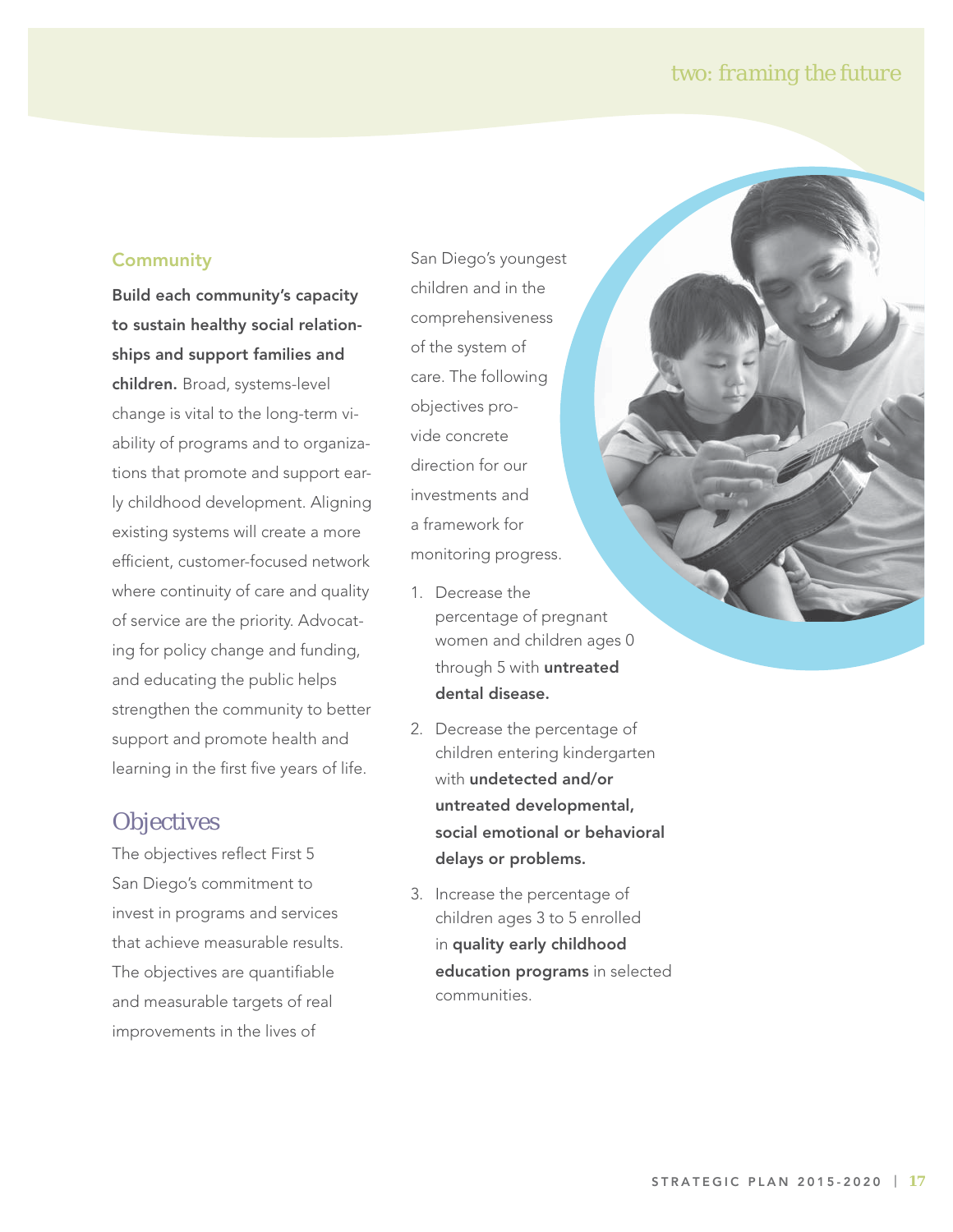- 4. Increase the **use of positive parenting practices** to promote the healthy development of children ages 0 through 5.
- 5. Increase parents' and caregivers' **access to needed services** for their children.
- 6. Increase the **community's capacity to identify, treat and support** the needs of young children and pregnant women.

#### Evaluation Logic Model

The Evaluation Logic Model on the following page depicts the flow from strategies to results. The wording of the goals and objectives has been translated into results statements for purposes of evaluation. The accompanying Evaluation Framework (Appendix A) identifies specific indicators and targets that will be regularly monitored to measure progress toward reaching these objectives.

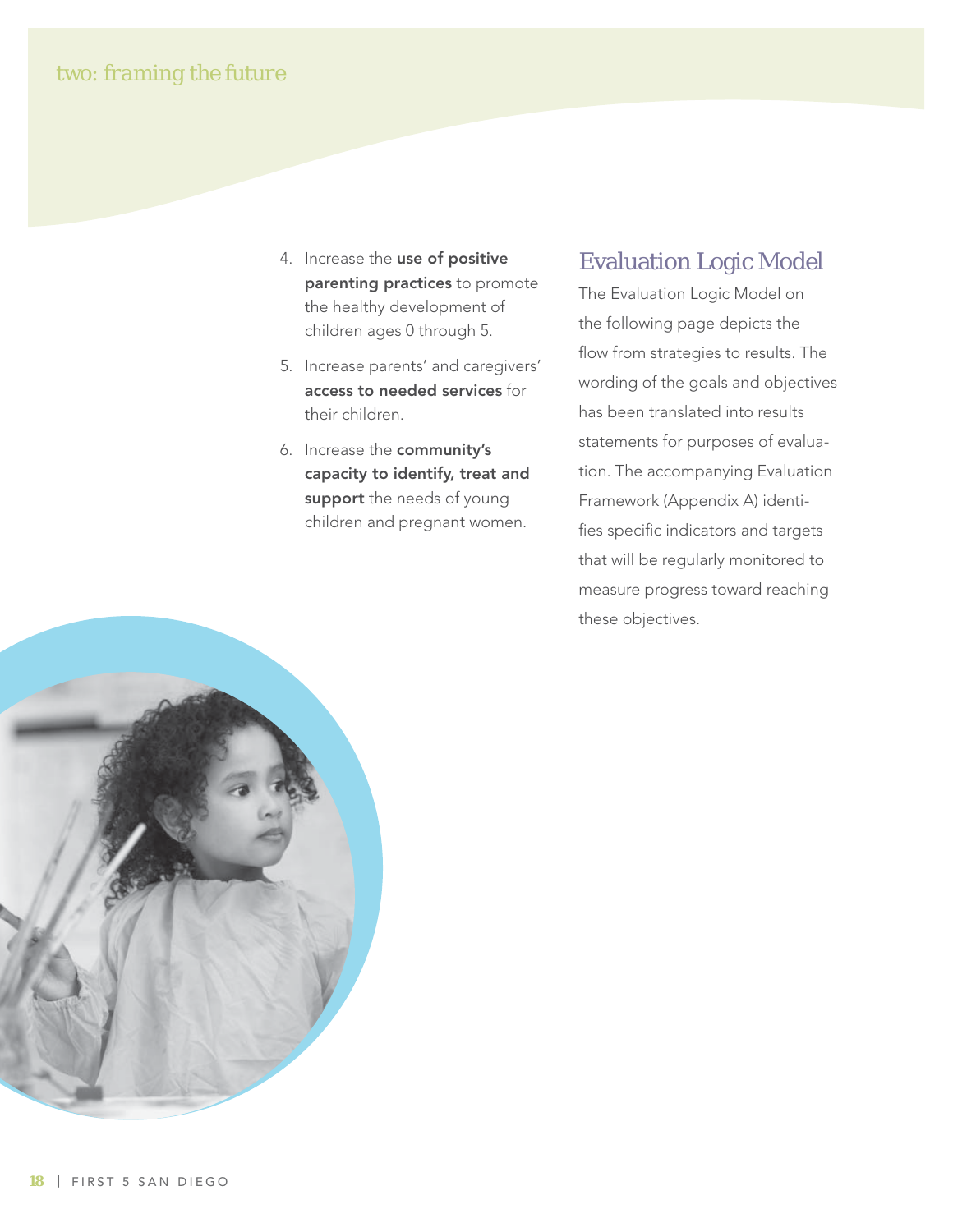# **FIRST 5 SAN DIEGO** evaluation logic model

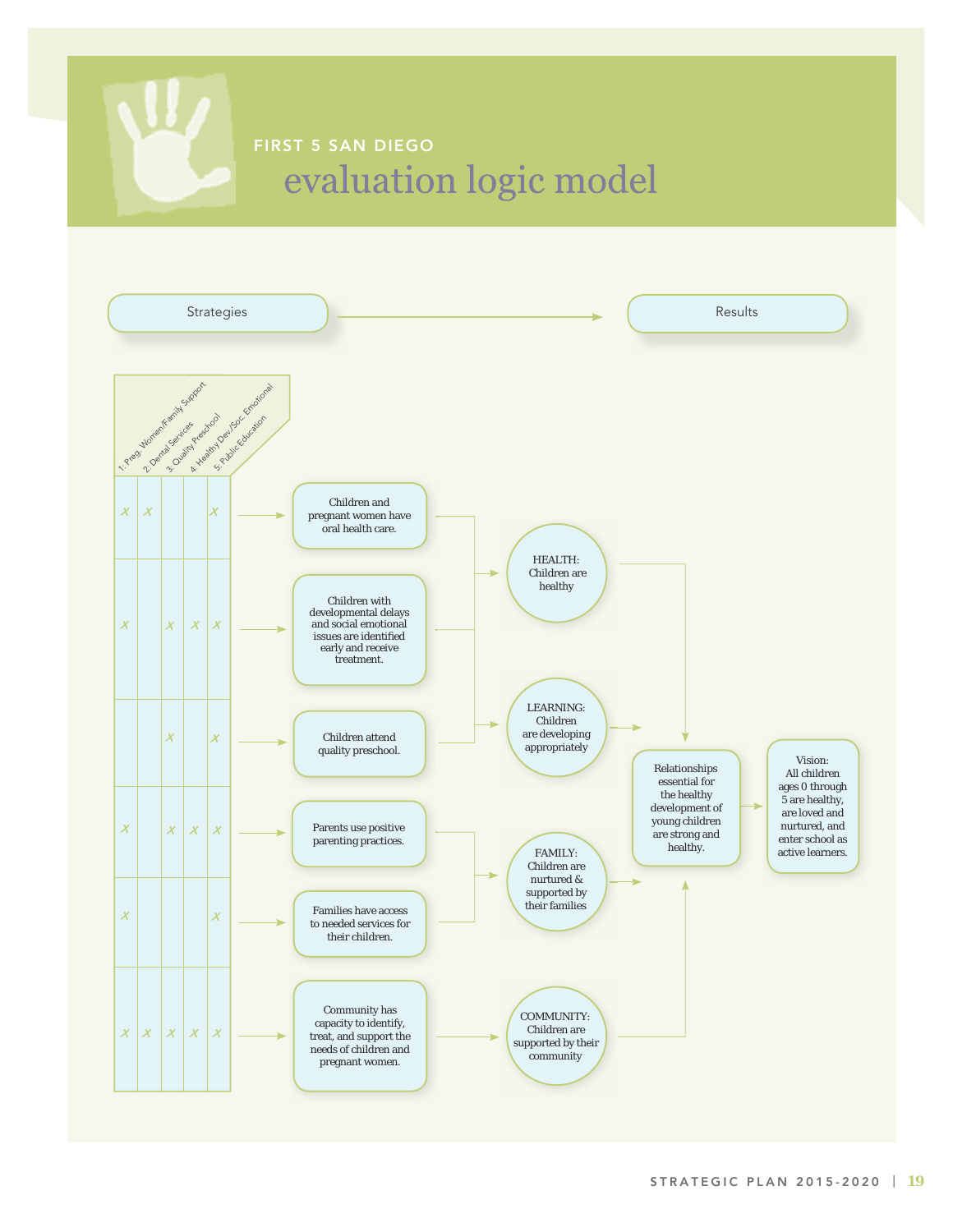# three: *focusing for results*

The Strategic Plan must focus First 5 San Diego investments to maximize impact. Strategies provide a level of detail, precision and concrete direction during a time of diminishing resources, increasing community need, and increasing expectations to demonstrate meaningful results. Details on the strategy development process are provided in Appendix B.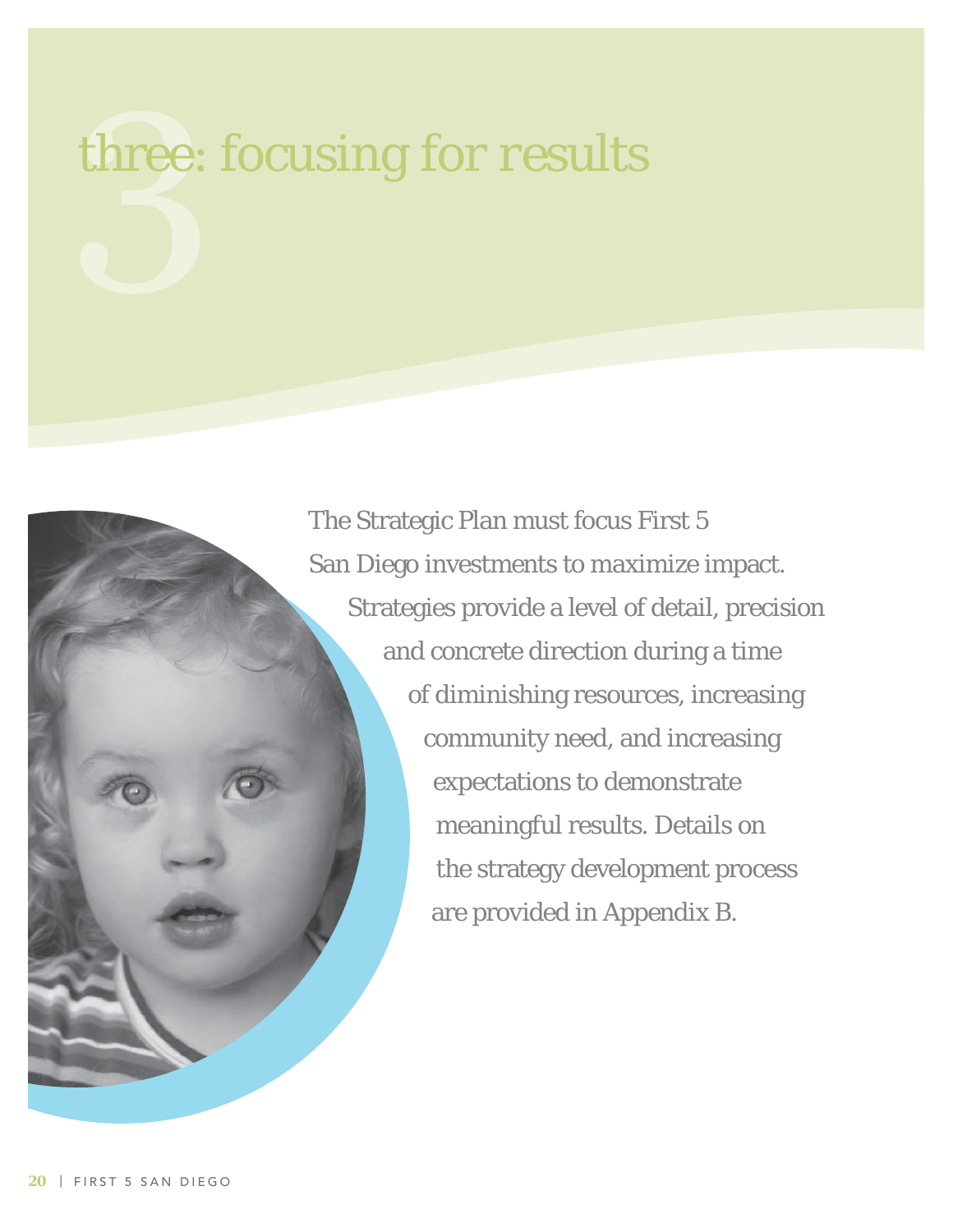#### three: *focusing for results*

Adoption of this Strategic Plan occurs at a point in time when policy and legislative changes that might affect First 5 San Diego's work are on the horizon, including the inception of Covered California (our State's implementation of the Affordable Care Act). These efforts, and others known and not yet known, will likely impact the strategies that will be invested in year-by-year, so that funds are complementary, leveraged and directed to where they are most needed. In addition, wherever possible, First 5 San Diego will seize opportunities to continue to invest in improvements in larger systems of care and in more integrated coordination of service delivery.

#### **Strategies**

The strategies are designed to be impactful and multi-faceted. Importantly, they focus on meeting critical needs, particularly for high need/high risk populations, through a direct service approach. Based on related initiatives and investments in the community, the strategies also represent real and significant partnering and leveraging opportunities for sustainability beyond our investment. Furthermore, the strategies promote best practices in systems change or development. Finally, the strategies offer great potential in continuing to generate outcomes in the core areas of health, learning, family, and community, all while showing a strong return-on-investment through a focus on prevention.

- **1. Services for pregnant women and families that support healthy infant/toddler development**
- $\blacktriangleright$  Targeted home visitation for specific at-risk population.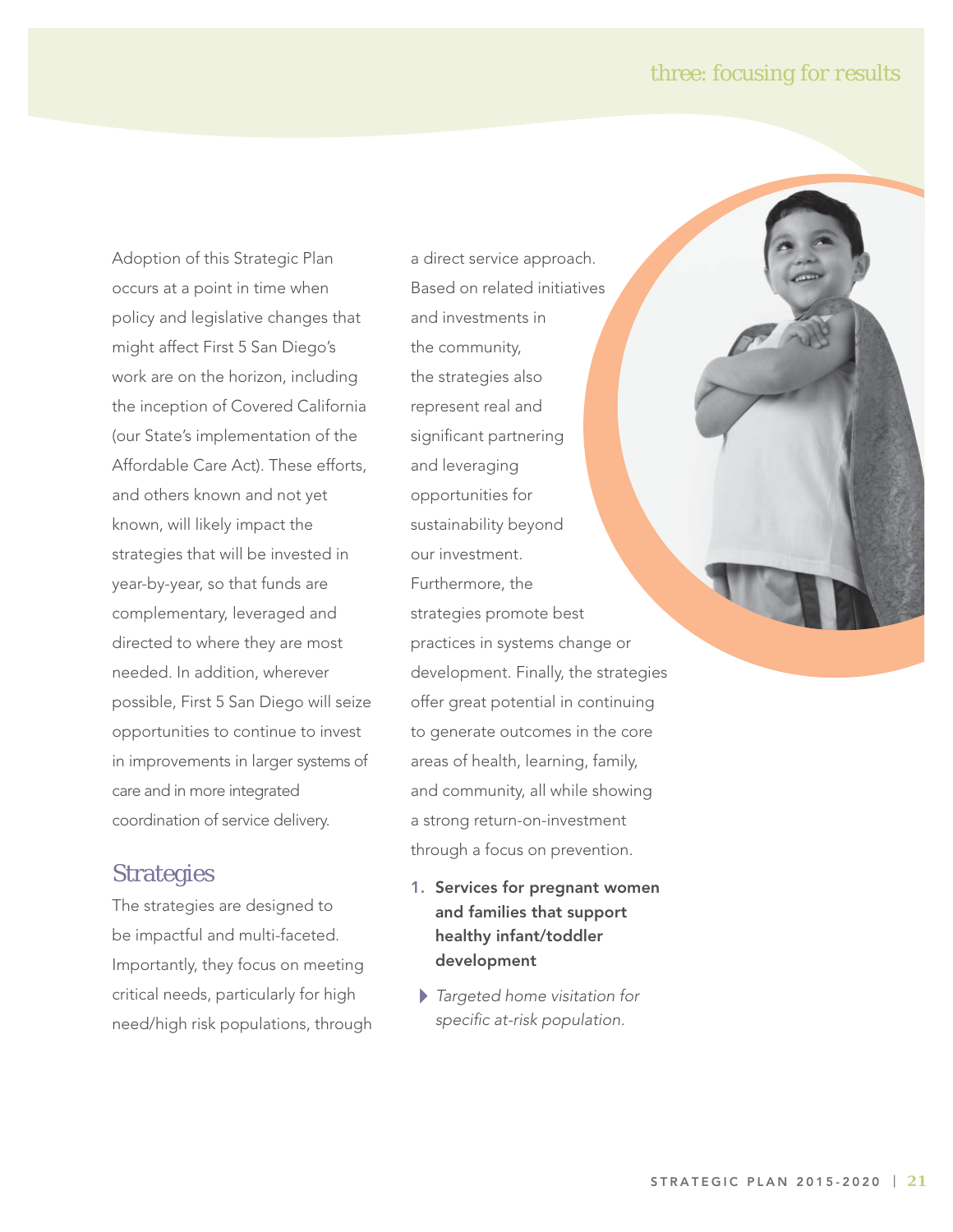- **2. Comprehensive dental services for children and pregnant women.**
	- Dental screening, treatment, care coordination and parent education focused on prevention.
- **3. Quality enhancement of preschool classrooms.**
- Quality enhancement of preschool classrooms in targeted areas through parent involvement, intensive staff coaching, and screening and supporting children with special needs.
- **4. Early identification and treatment of developmental delays and social emotional issues.**
- Regional networks that provide developmental checkups and services for development, speech and language and behavioral issues.
- **5. Public education about the importance of the first five years of life.**
- $\blacktriangleright$  Targeted efforts within each of the core strategies. Telephone and online information and

referral to connect families to services. Information to increase awareness, access and use of First 5 San Diego services. Broader community efforts to strengthen families and reduce the need for direct services.

#### Strategic Plan Implementation

The Strategic Plan provides concrete, high-level direction for First 5 San Diego by guiding the allocation of funds at the strategy level. The Strategic Plan is complemented by the Financial Spending Plan, which specifies a detailed investment and allocation strategy intended to advance Strategic Plan goals. Both documents are grounded in the following funding principles, which guide First 5 San Diego as it manages declining revenues:

**• Prioritization:** First 5 San Diego cannot meet all of the needs of the county's youngest children and their families. Funding must be directed to a few specific priorities.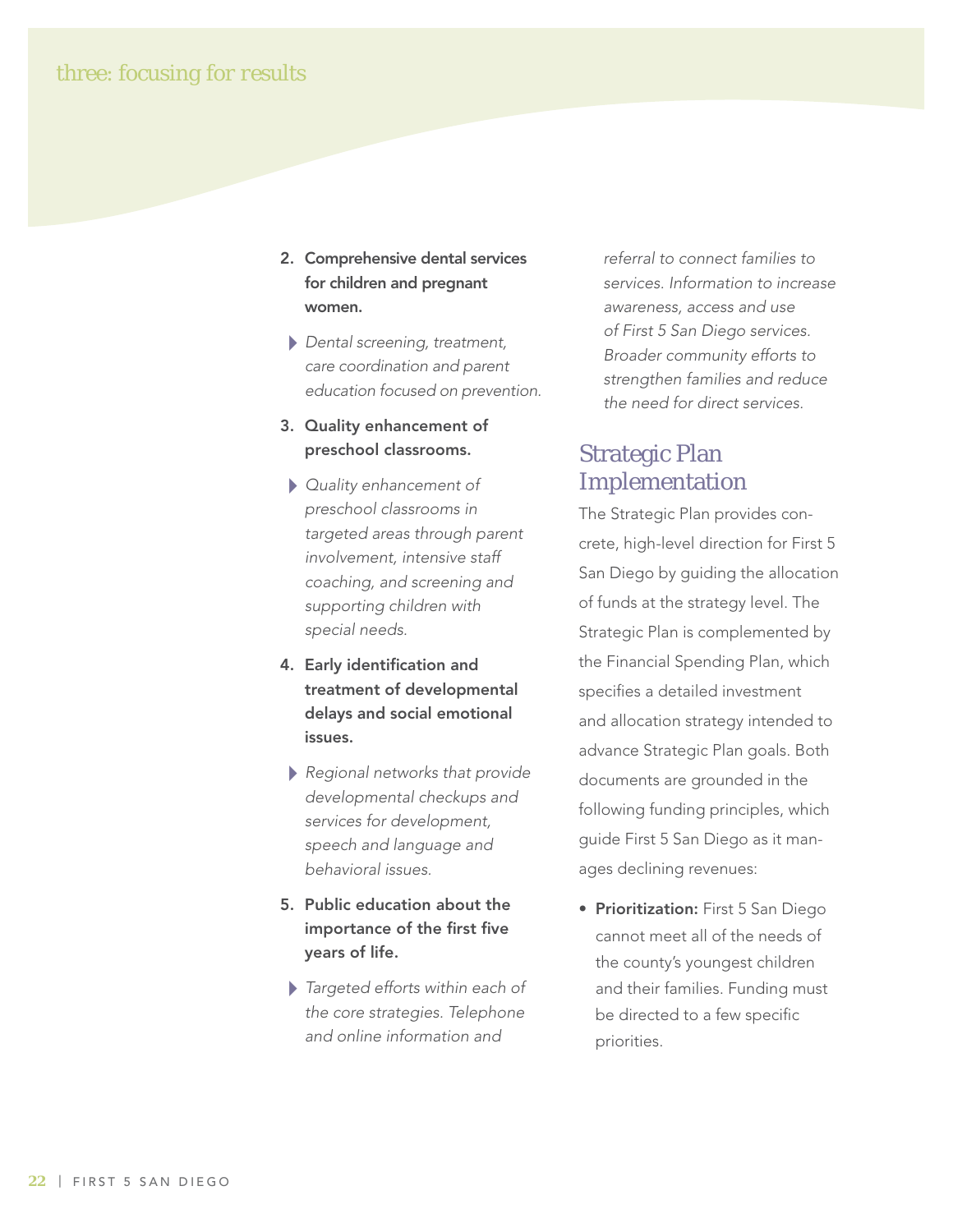#### three: *focusing for results*

- **Leveraging:** Funds must be optimized by supplementing, pooling or matching existing resources.
- **Responsibility:** First 5 San Diego funds present an opportunity to improve the lives of children ages 0 through 5, and the money must be spent wisely.
- **Accountability:** The funding process will be open and inclusive, and all financial reports will be public documents.
- **Low-cost or no-cost solutions:** First 5 San Diego will not only fund initiatives, but seek effective low-cost and no-cost solutions as well.
- **Adequate support: Activities to** achieve important outcomes may require extended funding periods and support.

**• Sustainability:** First 5 San Diego will fund initiatives that are strongly positioned to continue when our investment levels decline.

Implementation of the Strategic Plan will make a difference in the lives of children and families for many years to come. In a spirit of commitment, informed by research, rooted in accountability, and with a clear focus, First 5 San Diego dedicates itself to the youngest children of San Diego County and their families.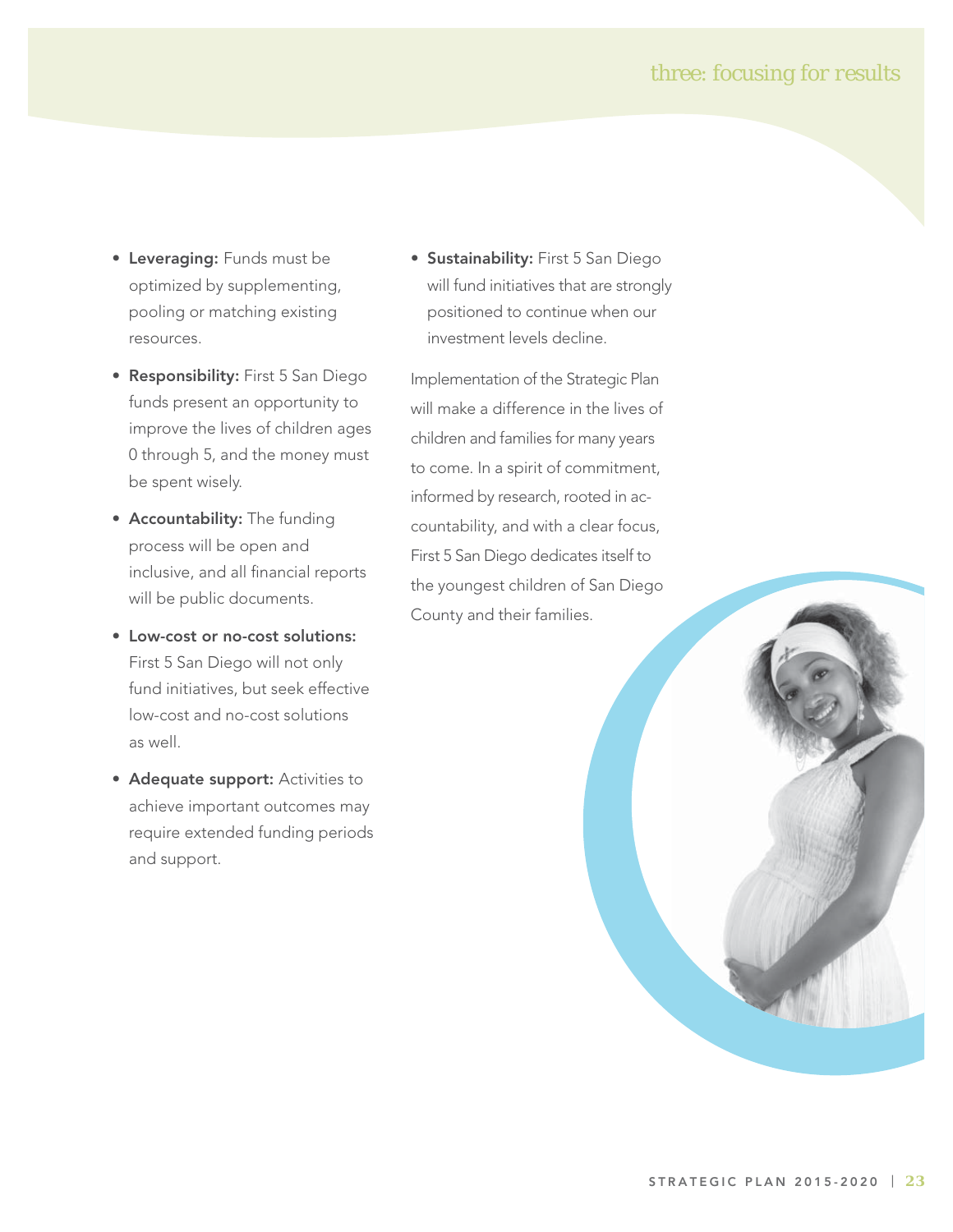| <b>Strategic</b><br><b>Goal Area</b> | <b>Objectives</b>                                                                                                                                                                            | <b>Indicators</b>                                                                                                                                                        | <b>Level of</b><br><b>Measure-</b><br>ment | <b>Baseline</b> | <b>Target</b> |
|--------------------------------------|----------------------------------------------------------------------------------------------------------------------------------------------------------------------------------------------|--------------------------------------------------------------------------------------------------------------------------------------------------------------------------|--------------------------------------------|-----------------|---------------|
| <b>Health</b>                        | Obj. 1: Decrease the<br>percentage of pregnant<br>women and children<br>ages 0 through 5<br>with untreated dental<br>disease.                                                                | Percentage of pregnant<br>women, participating<br>in First 5 San Diego<br>programs, identified<br>with dental disease who<br>receive treatment.                          | Program                                    | 78%             | 82%           |
|                                      |                                                                                                                                                                                              | Percentage of children<br>participating in First 5<br>San Diego programs,<br>identified with dental<br>disease who receive<br>treatment.                                 | Program                                    | 81%             | 84%           |
|                                      |                                                                                                                                                                                              | Percentage of children<br>ages 1 through 5 who<br>have had a dental<br>screening in the past year.                                                                       | Community                                  | 83%             | 84%           |
| Health,<br><b>Learning</b>           | Obj. 2: Decrease the<br>percentage of children<br>entering kindergarten<br>with undetected and/or<br>untreated developmen-<br>tal, social emotional,<br>or behavioral delays or<br>problems. | Percentage of children<br>ages 0 through 5<br>identified with a<br>developmental, social<br>emotional, or behavioral<br>need who have received<br>treatment.             | Program                                    | 66%             | 70%           |
|                                      |                                                                                                                                                                                              | Percentage of children<br>ages 0 through 5 making<br>gains after receiving<br>treatment for develop-<br>mental, social emotional<br>or behavioral delays or<br>problems. | Program                                    | 89%             | 90%           |
|                                      |                                                                                                                                                                                              | Percentage of children<br>with special needs who<br>are identified before<br>kindergarten entry.                                                                         | Community                                  | 35%             | 38%           |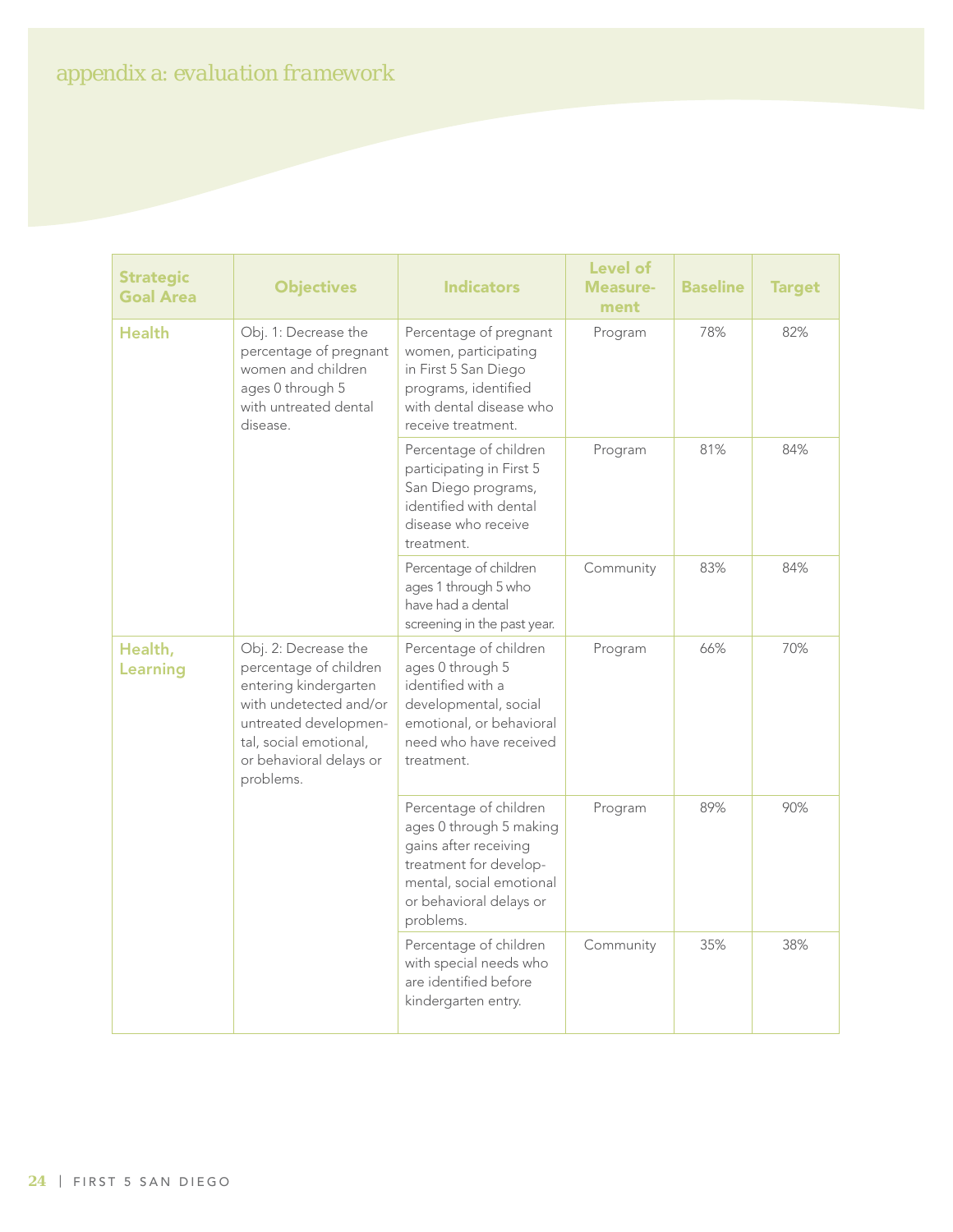| <b>Strategic</b><br><b>Goal Area</b>  | <b>Objectives</b>                                                                                                                                                 | <b>Indicators</b>                                                                                                                                                                                       | <b>Level of</b><br><b>Measure-</b><br>ment | <b>Baseline</b> | <b>Target</b> |
|---------------------------------------|-------------------------------------------------------------------------------------------------------------------------------------------------------------------|---------------------------------------------------------------------------------------------------------------------------------------------------------------------------------------------------------|--------------------------------------------|-----------------|---------------|
| Learning                              | Obj. 3: Increase the<br>percentage of children<br>ages 3 to 5 enrolled<br>in quality early child-<br>hood education (ECE)<br>programs in selected<br>communities. | Percentage of children<br>participating in First 5<br>San Diego programs,<br>who demonstrate<br>improvement in 5 or<br>more developmental<br>domains while enrolled<br>in preschool.                    | Program                                    | 97%             | 98%           |
|                                       |                                                                                                                                                                   | Percentage of children<br>participating in inclusive<br>First 5 San Diego early<br>childhood education<br>programs identified with<br>special needs.                                                    | Program                                    | 9%              | 11%           |
|                                       |                                                                                                                                                                   | Percentage of First 5<br>San Diego-funded early<br>childhood programs<br>with high ratings as<br>measured by classroom<br>quality assessment tool.                                                      | Program                                    | 89%             | 93%           |
| Health,<br>Learning,<br><b>Family</b> | Obj. 4: Increase the use<br>of positive parenting<br>practices to promote<br>the healthy develop-<br>ment of children ages 0<br>through 5.                        | Percentage of parents,<br>participating in First 5<br>San Diego programs,<br>who increase their knowl-<br>edge of age-appropriate<br>child development.                                                 | Program                                    | 78%             | 85%           |
|                                       |                                                                                                                                                                   | Percentage of parents<br>and caregivers who read<br>to their children 3 or<br>more times per week.                                                                                                      | Community                                  | 86%             | 93%           |
|                                       |                                                                                                                                                                   | Percentage of parents<br>who receive First 5 San<br>Diego-funded services,<br>including social emo-<br>tional services and par-<br>ent education, who read<br>to their child 3 or more<br>times a week. | Program                                    | 71%             | 93%           |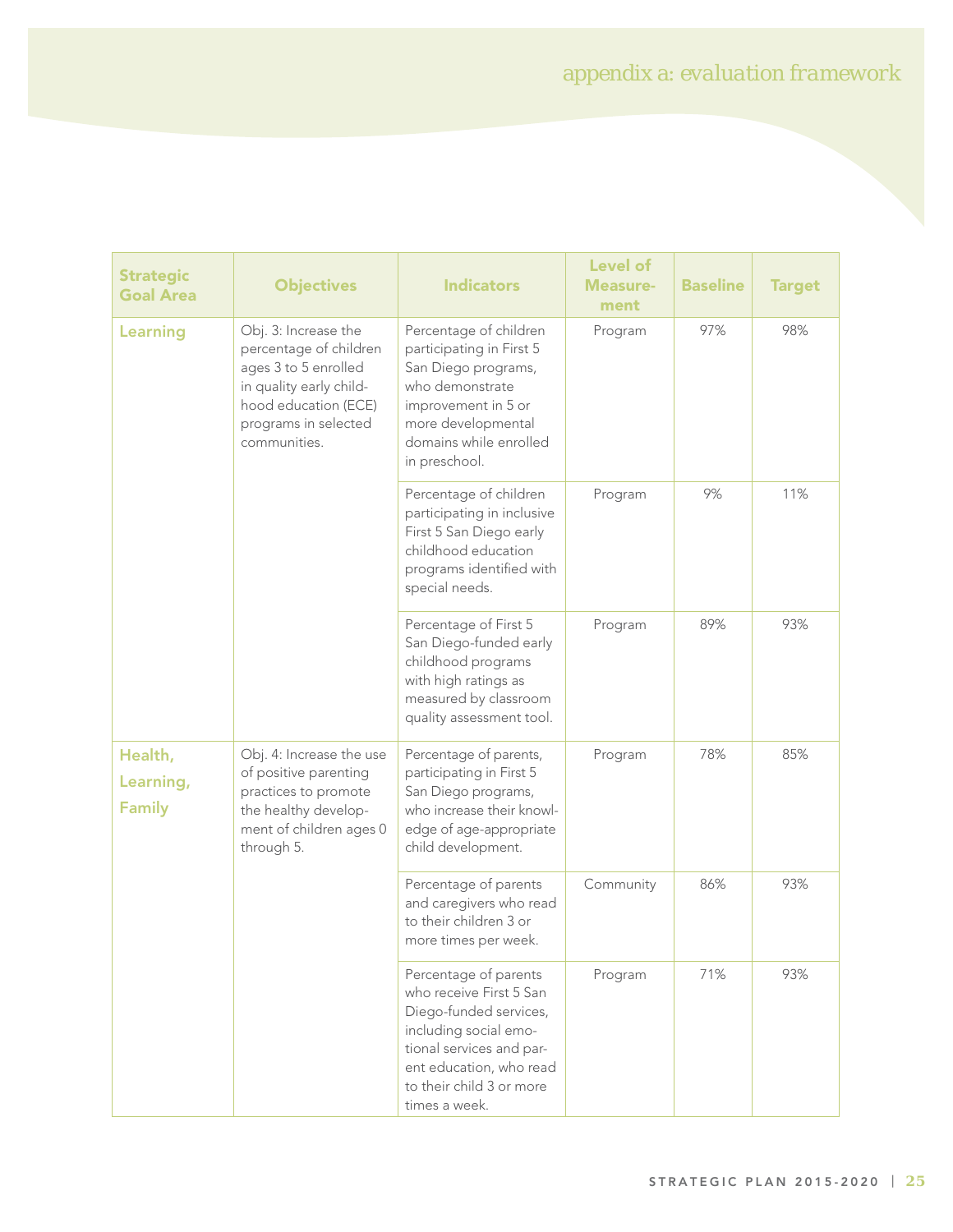| <b>Strategic</b><br><b>Goal Area</b>          | <b>Objectives</b>                                                                                                                  | <b>Indicators</b>                                                                                                                              | <b>Level of</b><br>Measure-<br>ment | <b>Baseline</b> | <b>Target</b>           |
|-----------------------------------------------|------------------------------------------------------------------------------------------------------------------------------------|------------------------------------------------------------------------------------------------------------------------------------------------|-------------------------------------|-----------------|-------------------------|
| Health,<br>Learning,<br><b>Family (cont.)</b> | Obj. 4: (cont.)                                                                                                                    | Percentage of parents<br>receiving First 5 San<br>Diego services with the<br>knowledge and capacity<br>to advocate for their<br>child's needs. | Program                             | 94%             | 95%                     |
| <b>Family</b>                                 | Obj. 5: Increase parents'<br>and caregivers' access<br>to needed services for<br>their children.                                   | Percentage of families<br>engaged in care<br>coordination who<br>know how to access<br>community services.                                     | Program                             | 83%             | 90%                     |
|                                               |                                                                                                                                    | Number of referrals<br>made by First 5 San<br>Diego-funded programs<br>for families of children<br>ages 0 through 5.                           | Program                             | 69,488          | 3% increase<br>annually |
| <b>Community</b>                              | Obj. 6: Increase the<br>community's capacity<br>to identify, treat, and<br>support the needs of<br>children and pregnant<br>women. | Amount leveraged by<br>the First 5 San Diego<br>and its contractors.                                                                           | Program                             | 26%             | 30%                     |
|                                               |                                                                                                                                    | Successful referrals be-<br>tween First 5 San Diego-<br>funded services.                                                                       | Program                             | 8,128           | 3% increase<br>annually |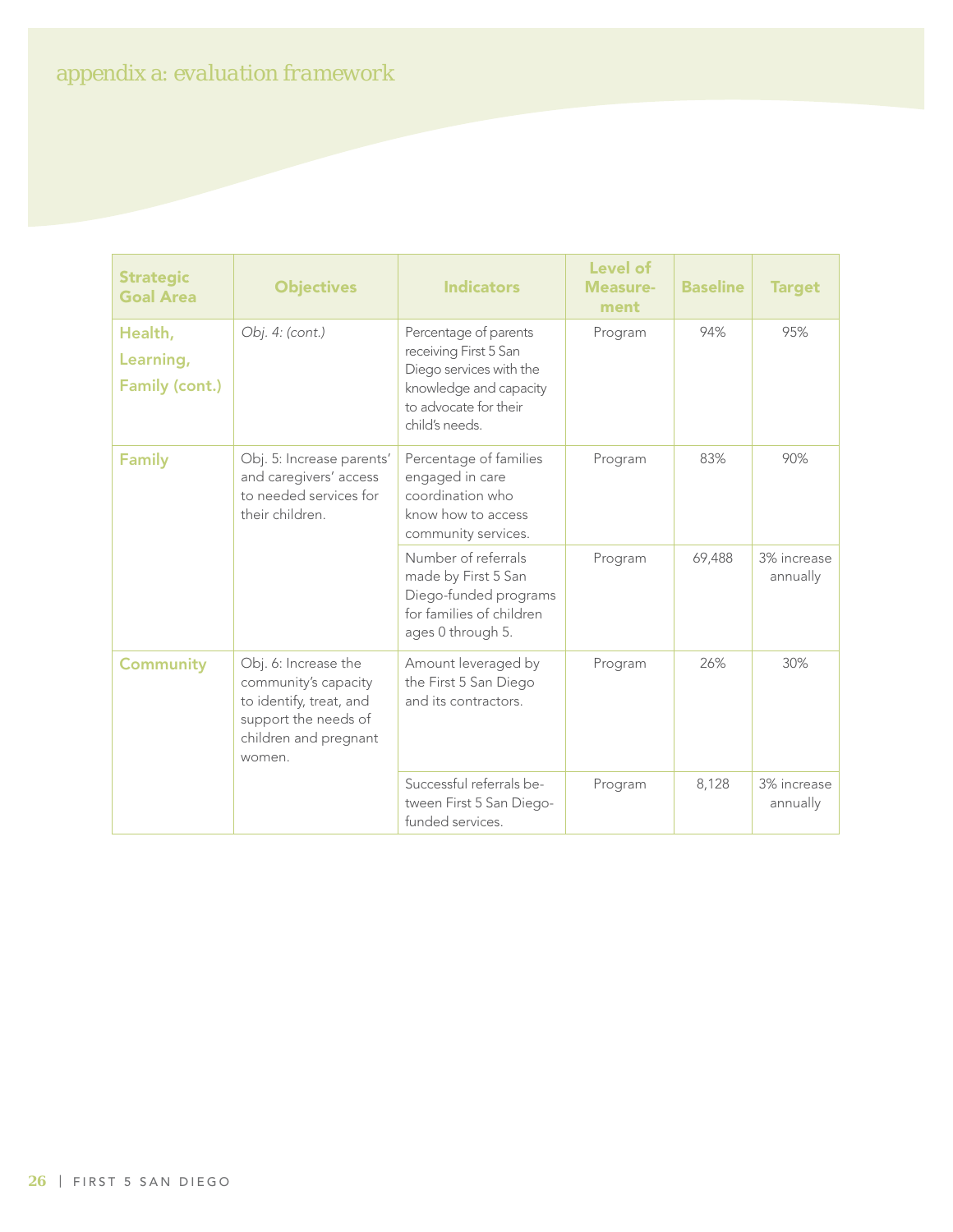#### appendix b: *strategic plan development*

#### Building on Success

In 2009, First 5 San Diego conducted an extensive and collaborative process to develop the 2010-2015 Strategic Plan and work to narrow its scope. First 5 San Diego engaged parents and service providers, Commissioners, staff, the Technical and Professional Advisory Committee (TPAC), and the Strategic Planning Team to develop the plan.

At that time, the Strategic Plan underwent a comprehensive redesign. The plan provided First 5 San Diego with a new strategic framework that sharpened the focus on critical needs and outcomes linked to evaluation. In the face of declining revenues, the plan served as a clear and comprehensive roadmap for decision-making. Additionally, the 2010-2015 Strategic Plan was acknowledged as a model First 5 strategic plan in California.

With a comprehensive and proven framework in place, Commissioners directed staff to maintain the

strategic framework and narrow its scope in the 2015-2020 Strategic Plan. A concise and thorough planning process narrowed the strategies, objectives and indicators.

#### Overview of the Planning Process

First 5 San Diego hired MIG, Inc., to reprise its role as strategic planning consultant, and to work closely with the Project Team to conduct the plan development process.

The Project Team reviewed MIG's high-level analysis of First 5 San Diego's progress and accomplishments over the past five years, and collaborated in developing recommendations for the plan. TPAC reviewed the recommendations at three key points, providing feedback and direction.

The planning process had two phases; it began in October 2013 and took place over a 10-month period: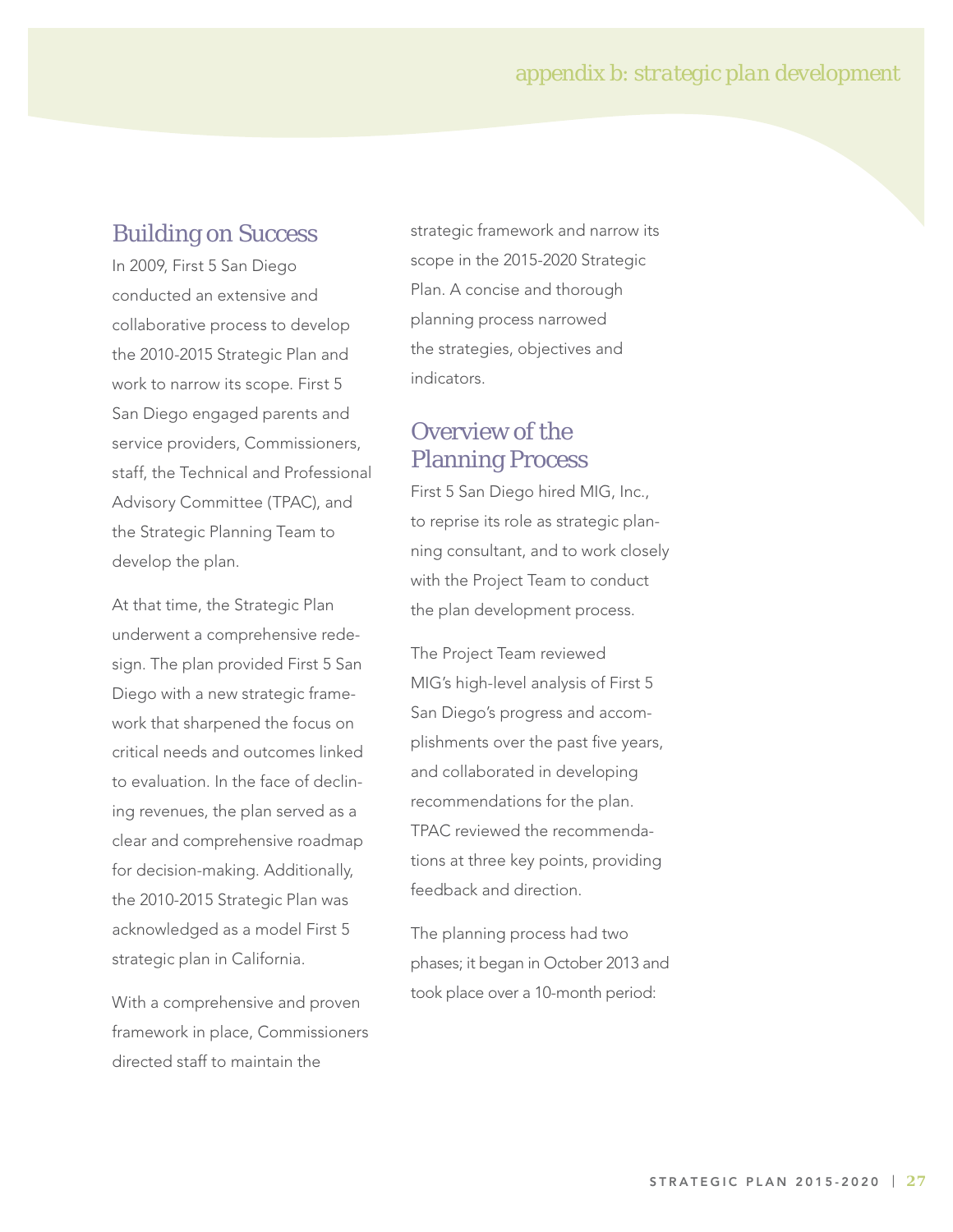- Phase I: Project Initiation and Data Analysis (October 2013)
- Phase II: Strategic Plan Development and Adoption (June 2014)

During Phase I, MIG analyzed and reported to the Project Team relevant documents, data analysis of First 5 San Diego accomplishments, the current context of young children in the county, and opportunities for further focusing the plan. During Phase II, the Project Team evaluated opportunities for honing the strategies, objectives and indicators to better reflect the projected revenue declines through 2020. This resulted in a draft 2015- 2020 Strategic Plan.

#### **Refinement Process for** Strategies and Objectives

To further focus the plan strategies and objectives, the Project Team applied the same set of screening criteria used to develop the strategies in 2009, with slight refinements, to strengthen the focusing effect as noted below:

#### **"To what extent does/is the strategy or objective…"**

- 1. Represent an evidence-based or promising practice?
- 2. Represent a strategic effort that:
	- a. Leverages other efforts and/or allows for financial partners;
	- b. Builds on existing internal and external strengths and resources;
	- c. Is responsive to critical gaps;
	- d. Demonstrates measurable results; and
	- e. Demonstrates a high value return on investment?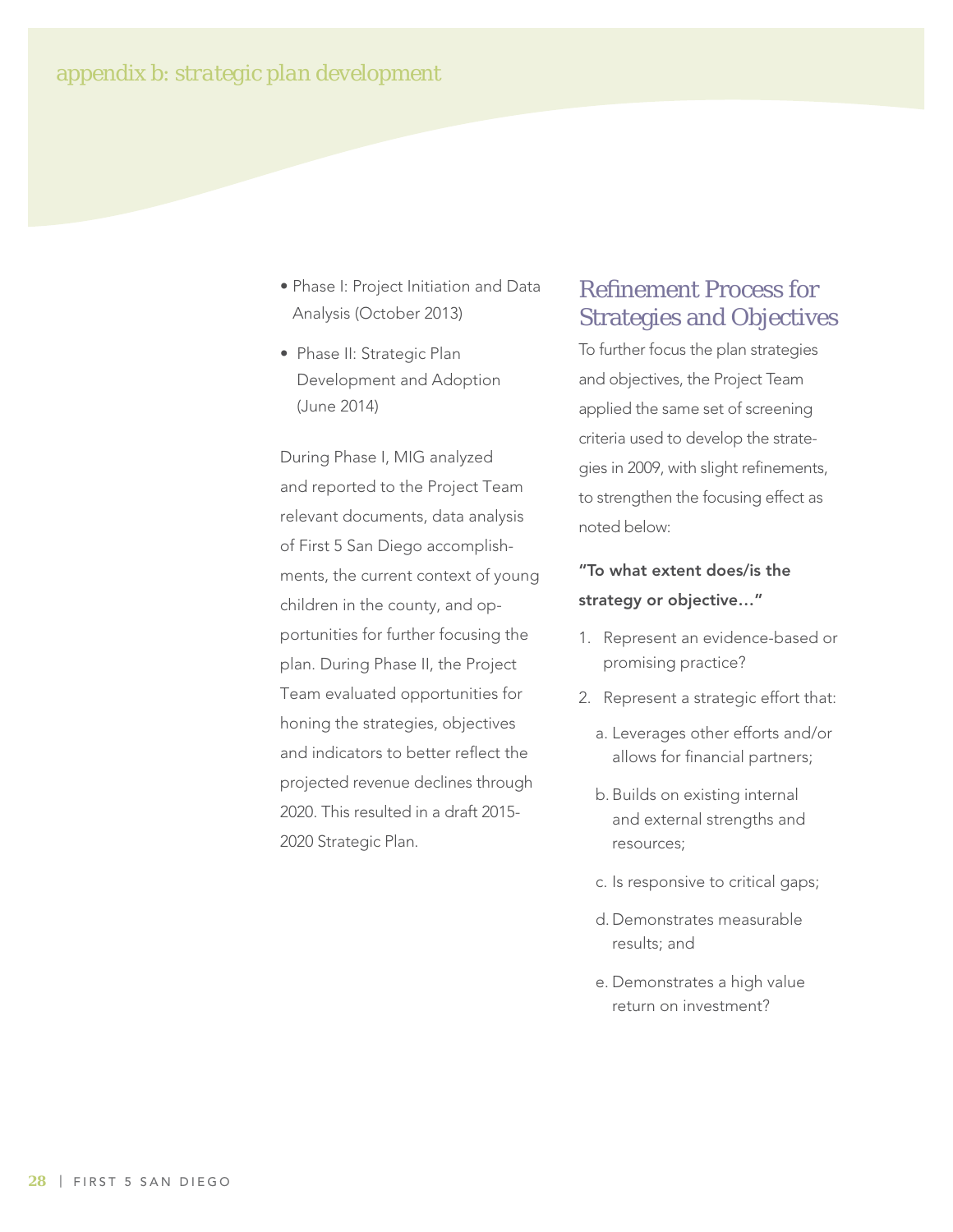- 3. Demonstrate results within 5 years?
- 4. Build on successful prior investments by First 5 San Diego?
- 5. Sustainable beyond First 5 San Diego initial investment?
- 6. Not duplicative of other strategies/objectives?
- 7. Within First 5 San Diego's control?
- 8. Uniquely positioned as a First 5 San Diego initiative?

#### Finalization and Approval of the Strategic Plan

At three key points in the planning process, MIG presented draft components of the plan to TPAC and received their feedback. MIG and the Project Team then finalized a draft 2015-2020 Strategic Plan for Commission approval. The Commission approved the Strategic Plan 2015-2020 on June 2, 2014.